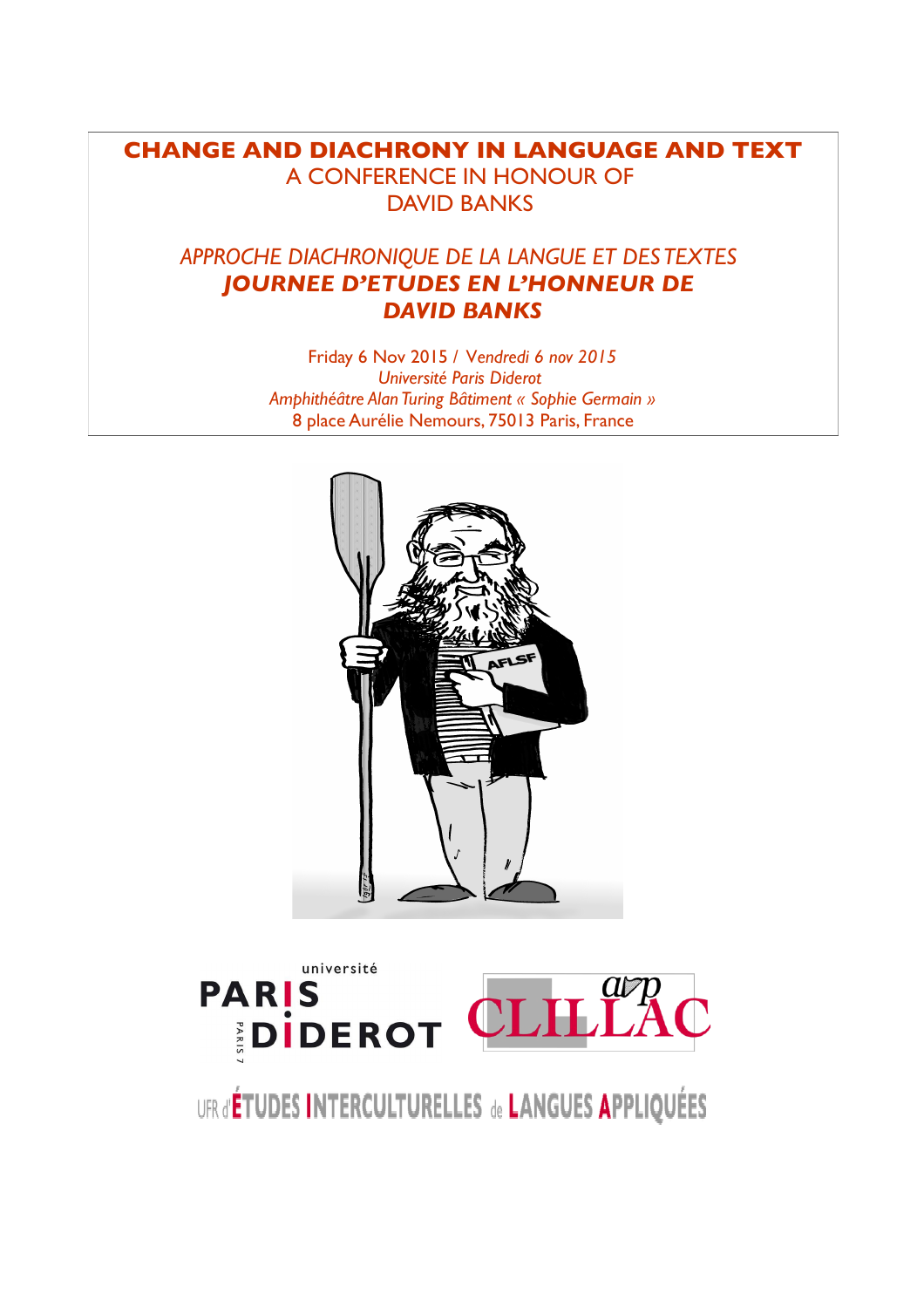# ORGANISERS / ORGANISATEURS

# **Chris Gledhill**

Conference organiser, Scientifc committee, Président *Association française de linguistique systémique fonctionnelle* (AFLSF)

Université Paris Diderot [<cgl@eila.univ-paris-diderot.fr>](mailto:cgl@eila.univ-paris-diderot.fr)

# **David Banks**

Scientifc Committee, Fondateur *Association française de linguistique systémique fonctionnelle* (AFLSF)

Université de Bretagne occidentale <David.Banks@univ-brest.fr>

# **Igor Bratusek**

Cover Art

# **Shirley Carter-Thomas**

Scientifc committee, Trésorière *Association française de linguistique systémique fonctionnelle* (AFLSF)

Institut Mines-Télécom / Télecom Ecole de management, Langues, Textes, Traitements Informatiques, Cognition (LATTICE UMR 8094), ENS / Université Sorbonne Nouvelle, <Shirley.Thomas@telecom-em.eu>

# **Natalie Kübler**

Conference organiser, Scientifc committee, Directrice Laboratoire de recherche CLILLAC-ARP

Université Paris Diderot [<nkubler@eila.univ-paris-diderot.fr>](mailto:nkubler@eila.univ-paris-diderot.fr)

# **Fiona Rossette**

Conference organiser, Scientifc Committee, Secrétaire *Association française de linguistique systémique fonctionnelle* (AFLSF)

Université Paris Nanterre <rossette@u-paris10.fr>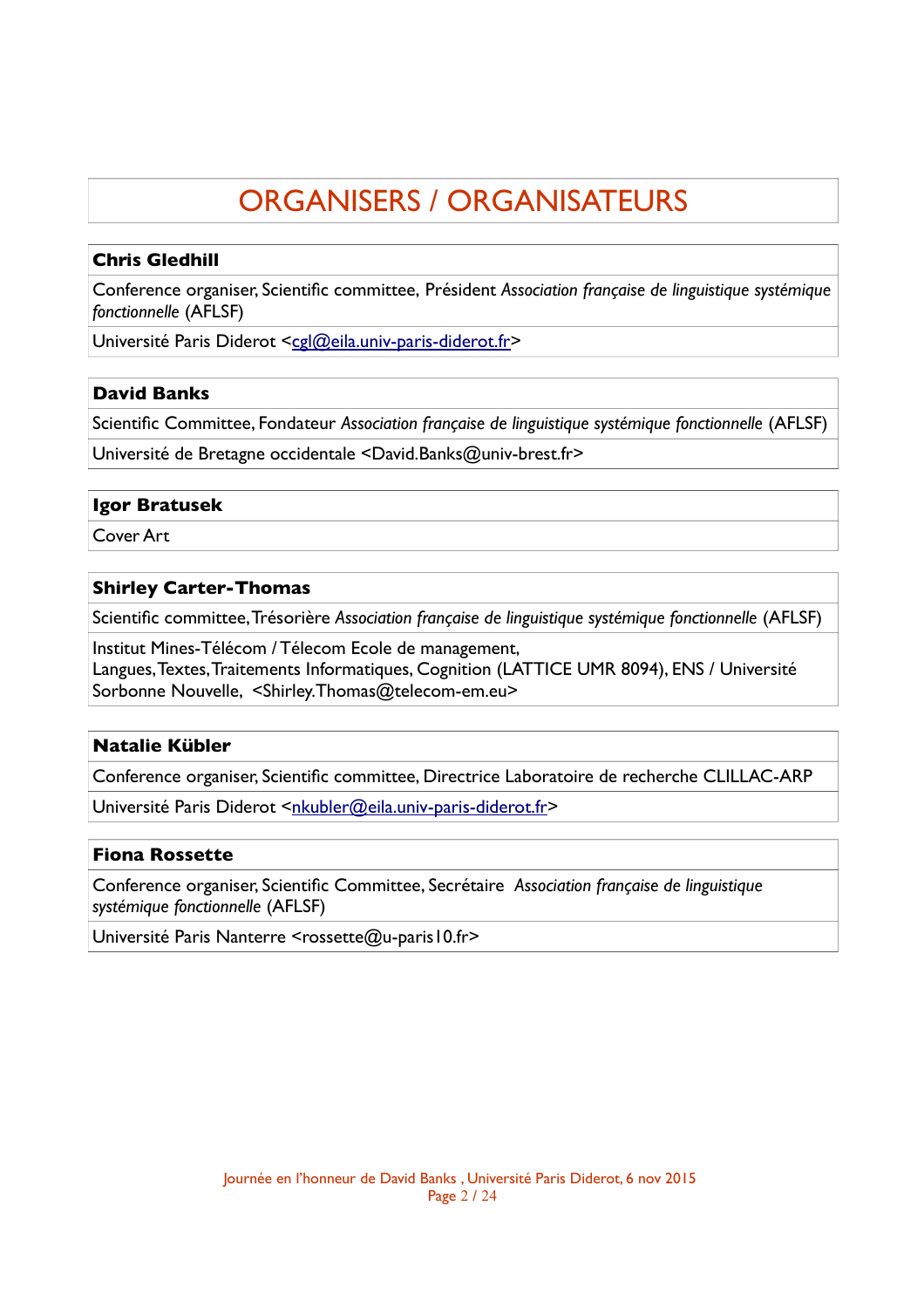# PROGRAMME

# *(20 minutes + 5 minutes questions = 25 minutes total)*

# 8.30 BIENVENUE (Amphithéâtre Turing, Bâtiment Sophie Germain)

| 9.00  | <b>Jacques François</b><br>(Université de Caen)           | L'évolution pédagogique du discours des linguistes<br>allemands au cours du 19e siècle.                     |
|-------|-----------------------------------------------------------|-------------------------------------------------------------------------------------------------------------|
| 9.25  | <b>Elizabeth Rowley-Jolivet</b><br>(Université d'Orléans) | The Emergence of Text-Graphics Conventions in<br>Medical Research Journals, 1823-2015.                      |
| 9.50  | <b>Janet Ormrod (Telecom</b><br>Bretagne)                 | The popularisation of science in the 19th century: an<br>SFL study of a text from the "Bibliothèque Utile". |
| 10.15 | <b>Robert Spence (Saarland</b><br>University)             | Ideological tension and institutional continuity: why<br>style 'mattered' to Teilhard de Chardin.           |

# 10.40 PAUSE CAFE

| 11.00   | <b>Ghislaine Rolland-</b><br>Lozachmeur (Université de<br>Bretagne occidentale) | Les définitions du mot cancer dans les dictionnaires et<br>les traités médicaux: approche diachronique.                                                                                                                                |
|---------|---------------------------------------------------------------------------------|----------------------------------------------------------------------------------------------------------------------------------------------------------------------------------------------------------------------------------------|
| 11.25   | <b>Françoise Veillet</b><br>(Université de Bretagne<br>occidentale)             | Dans le Journal de médecine, de chirurgie et de<br>pharmacie (1754-1793), la surabondance de syntagmes<br>adjectivaux dans le discours des médecins confrontés à<br>la maladie du cancer : une tension entre observation et<br>émotion |
| 11.50   | <b>George Sosin (Université de</b><br>Lorraine)                                 | " Mosaïque de voix " ou le lecteur-écrivain des lettres à<br>l'éditeur en milieu scientifique                                                                                                                                          |
| $12.15$ | Carmela Chateau Smith<br>(Université de Bourgogne)                              | The Language of Science and the Native Speaker:<br>Nature, Nurture, and Norms.                                                                                                                                                         |

# 12.40 BUFFET (lobby near Amphithéâtre Turing)

| 14.00 | <b>Laurent Gautier</b> | L'approche diachronique des revues professionnelles  |
|-------|------------------------|------------------------------------------------------|
|       | (Université Bourgogne  | comme accès au mode de construction d'un discours    |
|       | Franche-Comté)         | spécialisé : l'exemple du Bulletin de l'Organisation |
|       |                        | Internationale de la Vigne et du Vin depuis 1928.    |

Journée en l'honneur de David Banks , Université Paris Diderot, 6 nov 2015 Page 3 / 24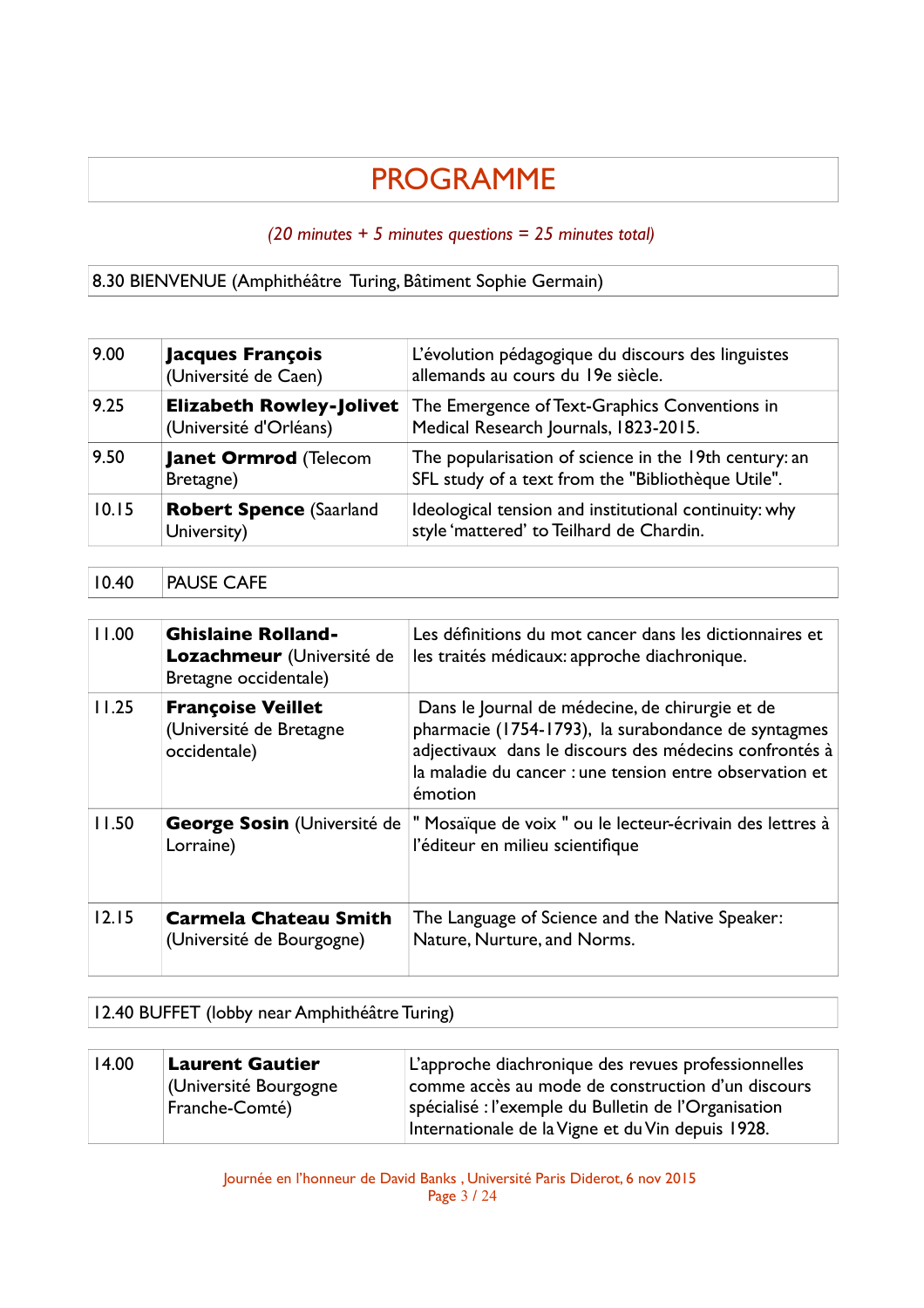| 14.25 | <b>Mohamed Saki (Université</b><br>de Bretagne Occidentale)                                  | Metadiscourse, stance-taking and evaluation in three<br>prefaces by V. Nabokov                                             |
|-------|----------------------------------------------------------------------------------------------|----------------------------------------------------------------------------------------------------------------------------|
| 14.50 | <b>Fabienne Toupin</b><br>(Université François Rabelais<br>de Tours)                         | La métonymie entre le nom et l'instrument du médecin<br>dans l'histoire de l'anglais                                       |
| 15.15 | <b>Anca Pascu (Université de</b><br>Bretagne occidentale)                                    | Langage symbolique, langue naturelle et langage iconique<br>- aperçu diachronique sur le langage des textes de<br>logique. |
| 15.40 | <b>Dacia Dressen-</b><br><b>Hammouda</b> (Université<br>Blaise-Pascal, Clermont-<br>Ferrand) | Diachronic research: A methodology for revealing a<br>discipline's frame of indexicality.                                  |

# 16.05 PAUSE CAFE

| 16.30 | <b>Alexandra Mestivier</b><br>(Université Paris Diderot) | Productivité et évolution diachronique des pré-<br>modifieurs composés (adjectivaux et participiaux) en<br>anglais scientifique. |
|-------|----------------------------------------------------------|----------------------------------------------------------------------------------------------------------------------------------|
| 16.55 | Eija Ventola (Aalto<br>University)                       | Academic Writing: Business students' perceptions,<br>expectations and performance.                                               |
| 17.20 | <b>Erich Steiner</b> (Saarbrücken<br>University)         | Choice as a category of human activity - and some of its<br>contextual constraints.                                              |
| 17.55 | <b>Gordon Tucker (Cardiff</b><br>University)             | 'We'll be soon arriving into Reading': Explorations in<br>recent language change.                                                |
| 18.20 | <b>Lise Fontaine (Cardiff</b><br>University)             | The nominality of European Union membership: a case<br>study of Brexit                                                           |

| 18.45 |                       | <b>David Banks</b> (Université de Closing comments / Mot de la fin |
|-------|-----------------------|--------------------------------------------------------------------|
|       | Bretagne occidentale) |                                                                    |

Amphitheatre Alan Turing closes at 19.30

After the conference, participants are invited to join the conference organisers at a nearby café for a drink (*Dupont Café, Avenue de France)* or for those who have reserved a seat, at the nearby restaurant (*La Petite casserole, 64 rue Cantagrel, 75013 +01 45 83 82 93)*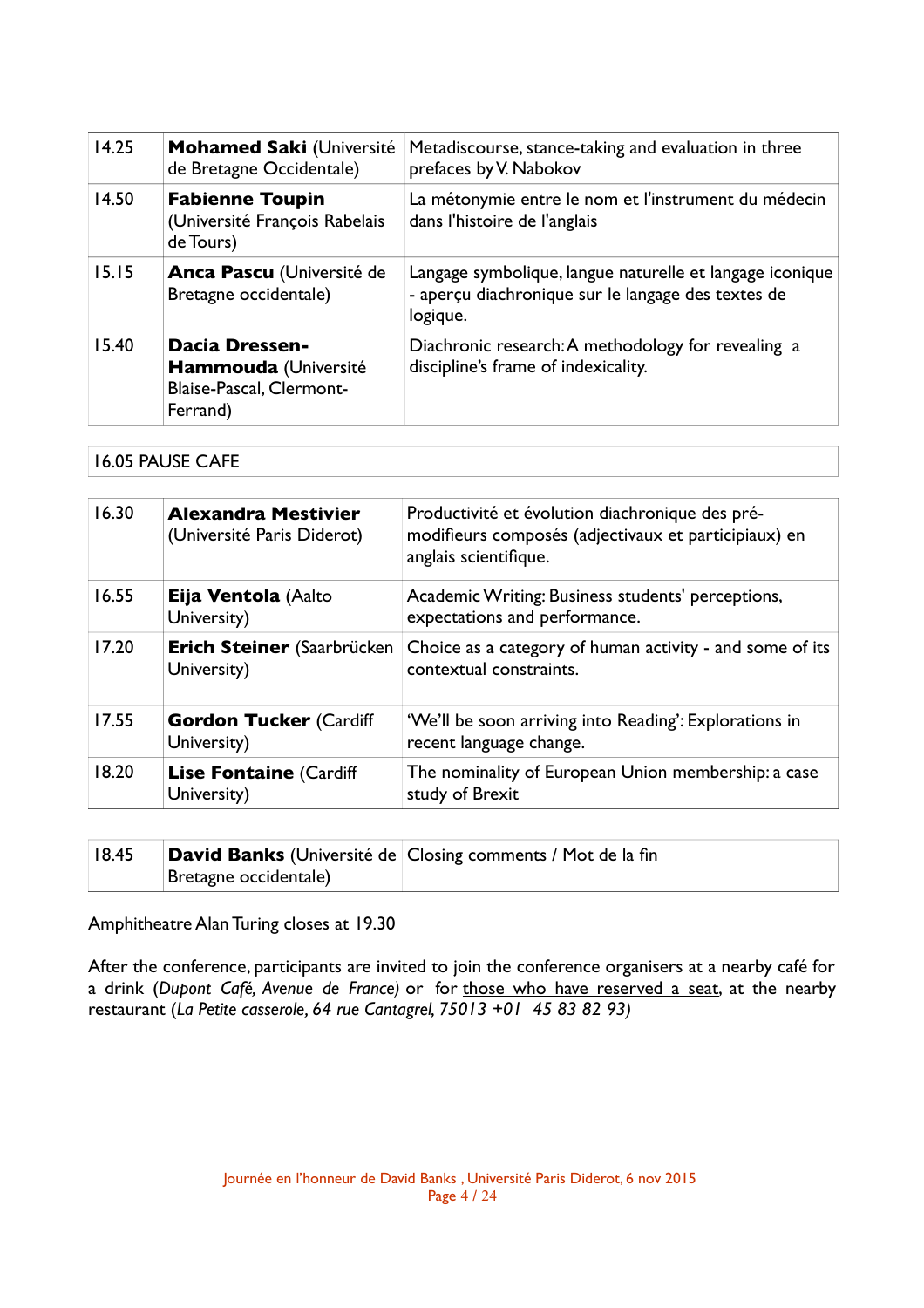# PARTICIPANTS / ABSTRACTS

# **Carmela Chateau-Smith**

Université de Bourgogne <Carmela.Chateau@u-bourgogne.fr>

# *The Language of Science and the Native Speaker: Nature, Nurture, and Norms*

In 1967, a survey by the British National Lending Library concluded that "The foreign-language barrier facing British scientists is a function of a), the amount and value of foreign scientifc literature produced; b), the linguistic ability of the people wishing to read it; and c), the availability and effectiveness of translation services." (Wood, 1967). A similar study today would probably fnd that, in many felds, the majority of the scientifc literature tends to be published directly in English, and many professional translators have had to adapt to this situation.

In 1999, a survey by David Banks indicated that 70% of the participants (French researchers) considered that they were ill prepared to speak in English at conferences. Great effort has been spent since that time on developing language courses at French universities for students of other disciplines, yet despite the success of such endeavours, the moment of truth for most scientists still occurs at question time.

This paper focuses on a third aspect of the problem of international communication, that of writing in English in order to achieve an acceptable standard for publication. Most researchers whose native language is not English will have at some point received a review with the damning comment: "Should be reread by a native speaker". Carli and Ammon (2007) explored in some detail the continuing problem of linguistic inequality, but there is still little quantitative assessment of the time spent by scientists rewriting papers to satisfy native-speaker norms.

Based on three ad-hoc corpora (the Instructions to Authors corpus, or ITA; the Reviewers' Remarks corpus, or RR; and the Advice for Young Scientists corpus, or AFYS), this study seeks to explore the current state of play, with some suggestions as to best practices, not only for teachers of English for Specifc Purposes, but also for the scientifc community as a whole, from the frst-year student to the most experienced reviewer.

#### References:

- Banks, David. 1999. "Becoming part of the network: French scientists and the use of English at conferences." *ASp* 23–26. <http://asp.revues.org/2442>.
- Carli, Augusto, and Ulrich Ammon. *Linguistic inequality in scientifc communication today*. John Benjamins Publishing Company, 2007.
- Wood, D. N. 1967. "The Foreign-Language Problem Facing Scientists and Technologists in the United Kingdom— Report Of A Recent Survey." *Journal of Documentation*. Vol. 23 Iss: 2. pp. 117–130.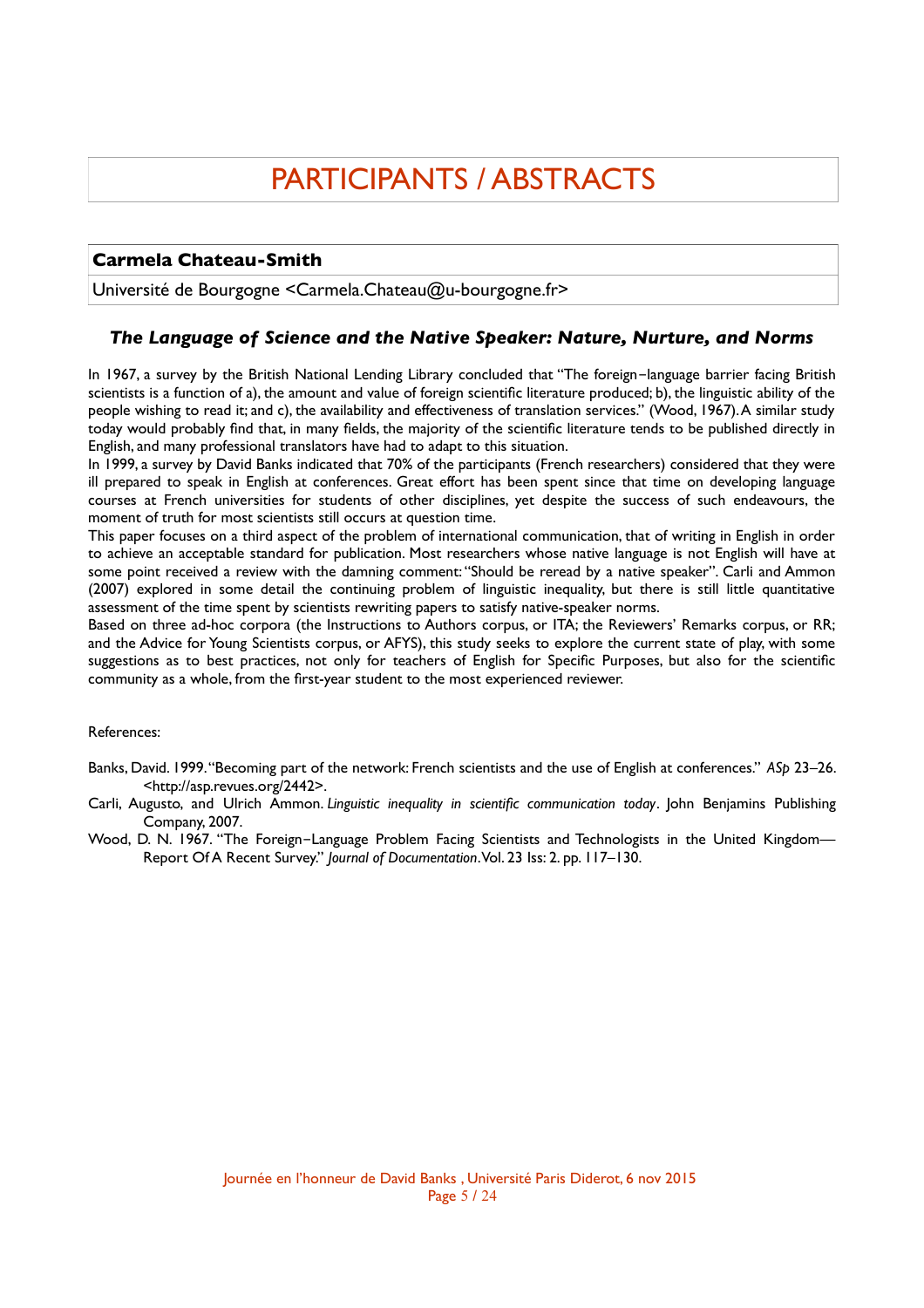## **Dacia Dressen-Hammouda**

Université Blaise-Pascal, Clermont-Ferrand <dacia.hammouda@univ-bpclermont.fr>,

# *Diachronic research: A methodology for revealing a discipline's frame of indexicality*

Diachronic studies of scientifc discourse have been a cornerstone of writing research since the 1980's. A number of key works in this area have greatly advanced our understanding of scientifc writing, including Bazerman's (1988) work on physics, Salager-Meyer (1994) and Atkinson's (1999) work on medical discourse, as well as Valle (1993) and Bank's (2008) analysis of the development of English scientifc rhetoric across specifc journals.

The research described in this paper uses a contrastive historical approach to study both the emergence of a scientifc practice – feldwork in geology – and the way in which this practice appears at various points in time in the scientifc research article. The use of the approach allows the analyst to gain access to important phenomena, such as the process by which various textual elements are 'silenced' over time. Although such elements may no longer be explicitly marked in modern scientifc writing, their propositional content is still inferable by specialist readers, who are able to 'read between the lines' by having gained access to the discipline's frame of indexicality. Not having access to the frame's implicit content can impede less experienced or NNSE writers' ability to gain a foothold in the realm of international publishing.

In order to identify the implicit in geological feld writing, a four-step methodology has been used following Hymes' (1972) distinction between what is 'formally possible', 'contextually appropriate', and 'actually attested' in a discourse:

Step 1 : identifes the formal discoursal possibilities for today's feld writing by examining a small corpus of 20 feld accounts from the early 1900's;

Step 2 : identifes which of these discoursal possibilities have today become actually attested in a corpus of 88 feld accounts (1983-2009);

Step 3 : identifes possible implicit features in today's feld writing by targeting what is still considered to be contextually appropriate by the discipline's practitioners, using both a sociocultural context analysis of past feldwork practices and an ethnographic study of current feldwork practices;

Step 4 : contrasts what is actually attested with what is contextually appropriate, in order to focus on possible linguistic cues that may index inferential structures in geological feld writing.

Diachronic studies are the foundation for indexical analysis (Dressen-Hammouda, 2014), because they provide insight into the implicit frames of reference that operate in a discipline's written discourse. As such, diachronic studies are key to understanding why contemporary scientifc writing looks the way it does, and how it provides meaning to its practitioners.

#### References:

- Atkinson, D. (1999). *Scientifc discourse in sociohistorical context: The Philosophical Transactions of the Royal Society of London, 1675-1975*. Mahwah, NJ: Lawrence Erlbaum Publishers.
- Banks, D. (2008). *The development of scientifc writing: Linguistic features and historical context*. London: Equinox.
- Bazerman, C. (1988). *Shaping written knowledge: The genre and activity of the experimental article in science*. Madison: University of Wisconsin Press.
- Dressen-Hammouda, D. (2014). Measuring the voice of disciplinarity in scientifc writing: A longitudinal exploration of experienced writers in geology. *English for Specifc Purposes*, *34*, 14–25.
- Salager-Meyer, F. (1994). Hedges and textual communicative function in medical English written discourse. *English for Specifc Purposes*, *13*, 149–179.
- Valle, E. (1993). The development of English scientifc rhetoric in the Philosophical Transactions of the Royal Society, 1711-1870. *FINLANCE: Finnish Journal of Applied Linguistics*, *22*, 94–124.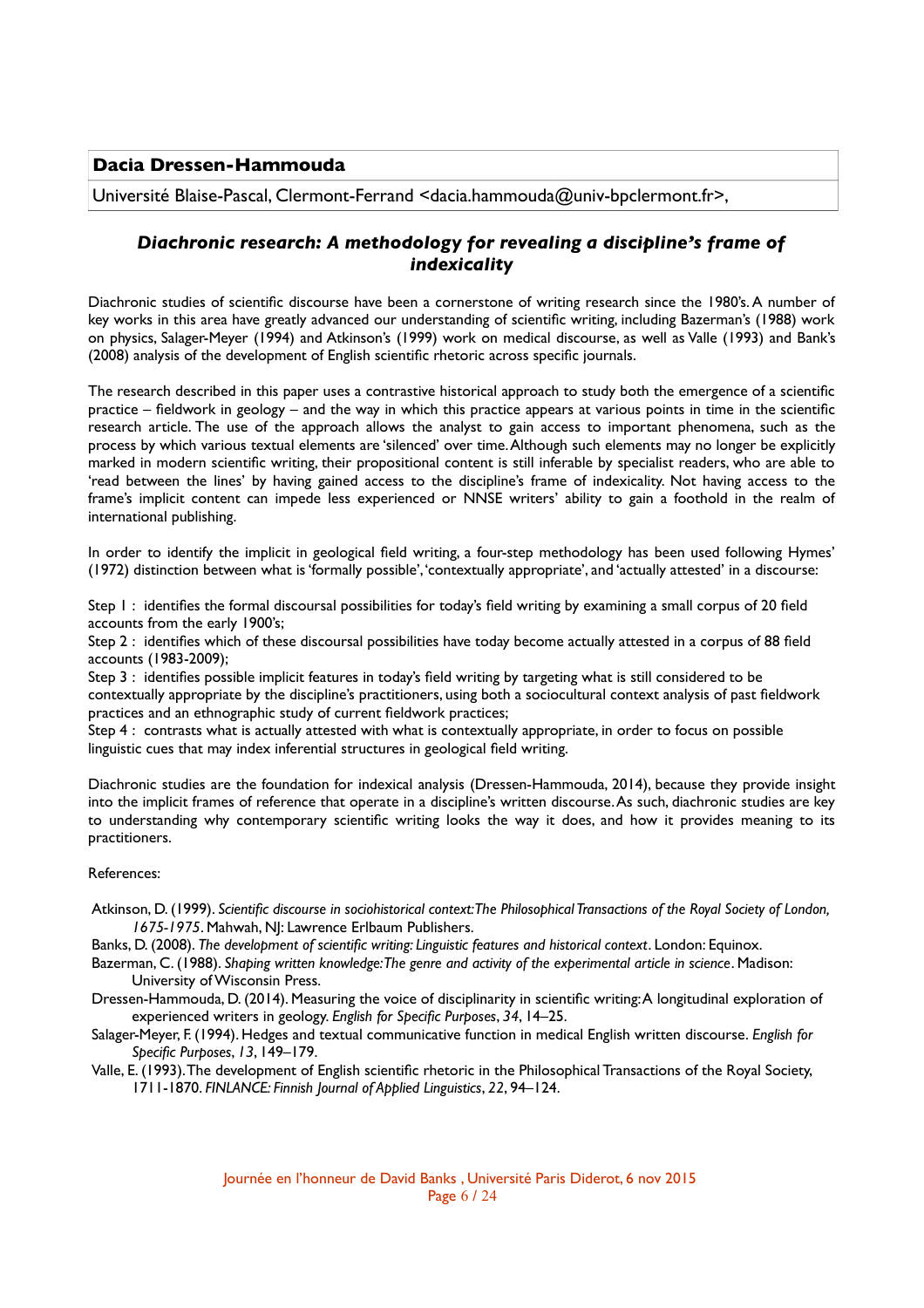Cardiff University <fontainel@cardiff.ac.uk>

# *The nominality of European Union membership: a case study of Brexit*

It is well established that the semantics of a lexical item is understood, in part at least, by the association of the item to the other lexical items used around it, c.f. 'you shall know a word by the company it keeps' (Firth, 1957:11). However new words are formed in the English language regularly and this means that, in theory, they are candidates for providing a non-historical perspective on their meaning in use. Any newly formed word is formed for a purpose and therefore it is reasonable to assume that the word will bear some meaning that is related to its context of use. In this paper, I will examine the nominality of the neologism *brexit*, which was frst coined in 2012 and has yet to make it into the Oxford English dictionary (or any other dictionary that I am aware of at the time of writing) but has been used extensively in print and social media in the UK and in Europe. *Brexit* is a blend of *Britain/British* + *exit*. Its formation is infuenced by analogy to the term *Grexit*, which is also a relatively recently blend (*Greek* + *Exit*), although older. The term *brexit* is used to capture the meaning of 'Britain exiting from the EU'. This meaning is an event oriented meaning but while *exit* can be seen as a nominalization in the morphological sense, i.e. it is a noun derived from a verb, *brexit* is not since *exit* was already in a nominal form before the blend was formed (i.e. the nominal is formed without recourse to non-nominal meanings or items, cf. Mackenzie, 2007). This raises questions about our use of the term nominalization. In systemic functional linguistics (SFL) nominalization is much broader than lexical derivation and is rather treated as a means of conceptualising and encoding our experience but the concept of nominality plays a central role in this (see Halliday, 1966 and Fontaine, in press for example). According to Banks (2008: 130), in the development of scientifc writing,

[I]t is evident that the use of nominalisation is rooted in the situation. The nature of the activity going on to some extent determines the form of the language used. Thus the inseparability of the language from its situation is again in evidence.

The aim of this paper is examine the neologism *brexit* within its context of use and to describe its nominal meaning by considering how it functions within the grammar. In particular, I will test whether it has developed any strong collocations or semantic prosodies in the period from its introduction in 2012 to the UK election in May 2015 and whether these semantic associations can account for its nominality.

#### References :

Banks, D. 2008. *The Development of Scientifc Writing, Linguistic features and historical Context.* London, Equinox.

- Firth, J. R. 1957. *Papers in Linguistics 1934–1951.* London: Oxford University Press.
- Fontaine, L. In press. The Noun, Grammar and Context. In X. Peng (ed.) *The Making of Meaning: Grammar, Society and Consciousness*. London: Bloomsbury.
- Halliday, M.A.K. 1966/2003. Grammar, society, and the noun. Reprinted in M. A. K. Halliday and J. Webster. *On Language and Linguistics. Collected Works of MAK Halliday*, Vol. 3. London: Continuum, 50-73.
- Mackenzie, J.L., 2007. Double-possessive nominalizations in English. In C. Butler, R. Hidalgo Downing and J. Lavid (eds.) *Functional perspectives on grammar and discourse: Papers in honour of Angela Downing*. Amsterdam: Benjamins, 217- 232.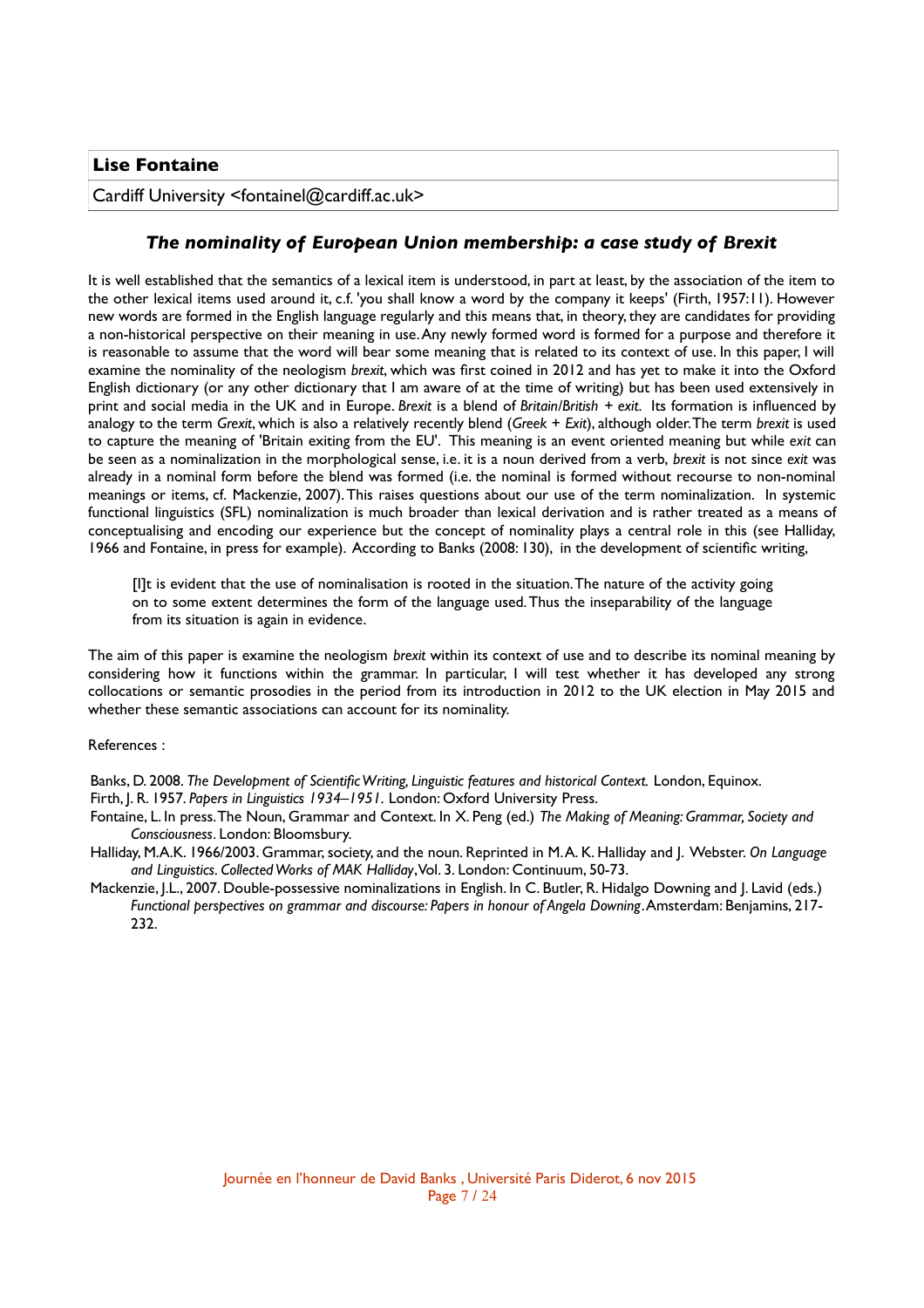# **Jacques François**

Université de Caen <ifrancois@interlingua.fr>

# *L'évolution pédagogique du discours des linguistes allemands au cours du 19<sup>e</sup> siècle*

Cette communication se propose d'aborder dans un cadre de grammaire systémique (cf. Matthiessen & Thompson 1988 et Halliday & Matthiessen 2006) une question en rapport avec les centres d'intérêt de Davis Banks, à savoir l'évolution d'un discours de spécialité, en l'occurrence celui des linguistes allemands, fondateurs de la discipline au 19<sup>e</sup> siècle (cf. François, sous presse).

Au début du siècle, il n'y a pas, avant Franz Bopp et August-Wilhelm Schlegel, de linguistes 'patentés', c'est-à-dire identifés comme tels par une chaire universitaire. Les linguistes sont des 'hommes de savoir' intéressés par le langage, ses structures et son histoire, le plus célèbre d'entre eux étant Wilhelm von Humboldt. Le discours de Humboldt est 'endogame', c'est-à-dire qu'il s'adresse à des pairs, essentiellement les membres de l'académie des sciences de Berlin, il est éminemment philosophique et n'a aucun souci pédagogique. À la même époque (premier tiers du siècle) le discours de Jacob Grimm est typiquement romantique, mais il continue à s'adresser à des aristocrates et bourgeois cultivés (*Kulturbürgertum*). Avec Karl Brugmann apparaît à partir de 1870 un discours combatif : les chaires universitaires sont encore rares et font l'objet d'une lutte sans merci.

Finalement l'unifcation des principautés allemandes dans le Reich wilhelminien en 1870 va entraîner un développement prodigieux des universités allemandes et la nécessité se fait jour d'adopter dans les traités de linguistique une forme de discours adaptée aux étudiants : il ne s'agit plus seulement de disserter entre savants, mais de former la nouvelle génération, en l'occurrence des philologues-linguistes en langues anciennes et modernes : Bertold Delbrück et Wilhelm Meyer-Lübke en sont d'excellents exemples pour la formation des enseignants-chercheurs en langues anciennes pour le premier et en romanistique pour le second. De ce fait, on observe une évolution caractéristique du discours linguistique dans le dernier quart du siècle et au tournant du 20<sup>e</sup> siècle : la syntaxe se fluidifie tandis que la terminologie se fixe.

Les travaux de Christian Matthiessen, Sandra Thompson et M.A.K. Halliday sur les modalités du *clause combining* par hypotaxe ou par connexion argumentative fournissent un cadre approprié à l'étude de cette évolution. Les fragments présentés seront accompagnés d'une traduction aussi fdèle que possible à la syntaxe de l'original.

Références :

- François J. (2015 sous presse), *Le siècle d'or de la linguistique en Allemagne : de Humboldt à Meyer-Lübke*. Limoges : Lambert-Lucas.
- Halliday M.A.K. / Matthiessen Ch.( 1999-2006), *Construing experience through meaning : A language-based approchh to cognition*. Londres / New-York : Continuum
- Matthiessen Ch. / Thompson S. (1988), "The structure of discourse and 'subordination'". In J. Haiman / S. Thompson (eds.), *Clause Combining in Grammar and Discourse*.Amsterdam ; Benjamins.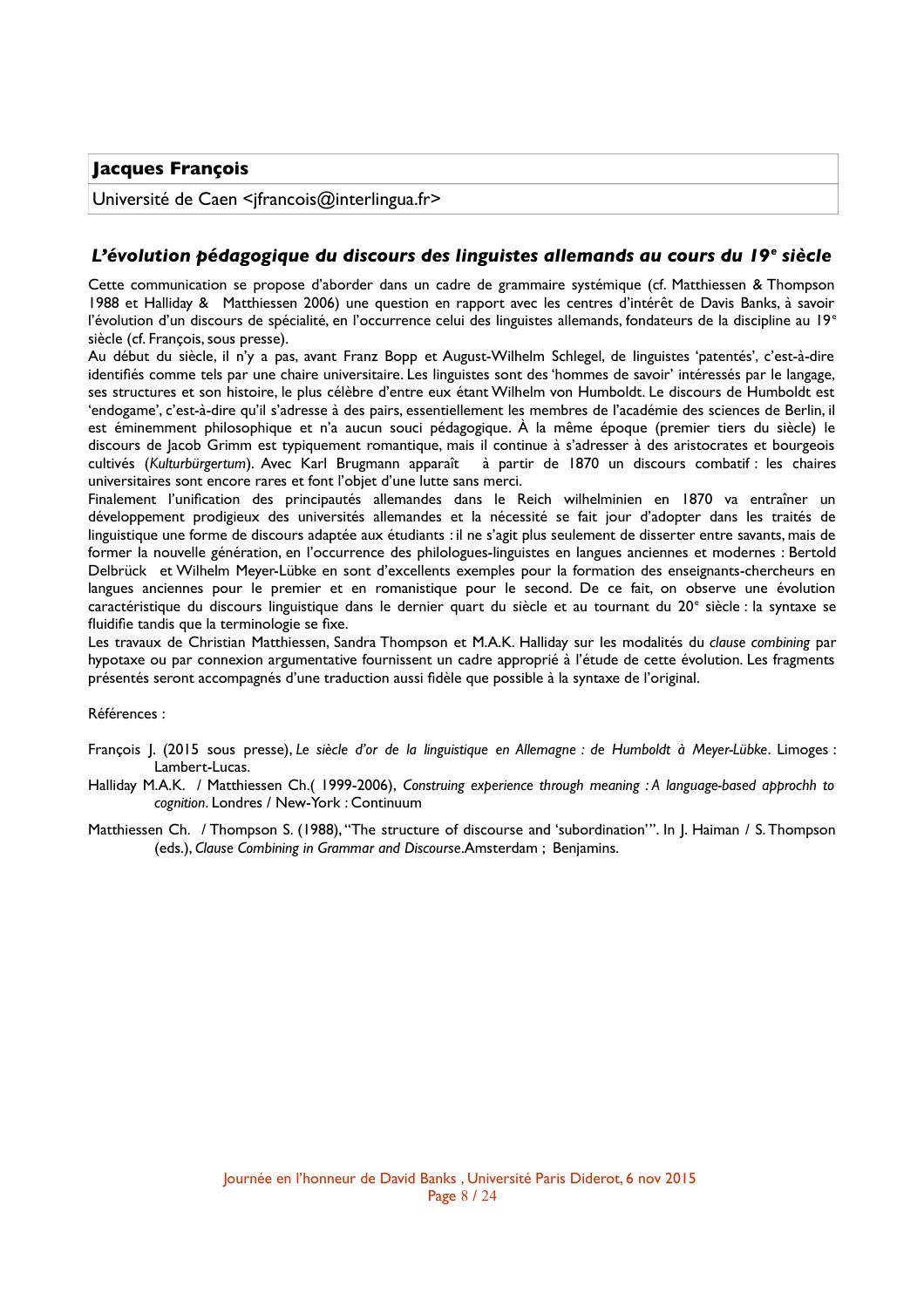**Laurent Gautier**

Université Bourgogne Franche-Comté <laurent.gautier@u-bourgogne.fr>

# *L'approche diachronique des revues professionnelles comme accès au mode de construction d'un discours spécialisé : l'exemple du Bulletin de l'Organisation Internationale de la Vigne et du Vin depuis 1928*

<Problématique et objectifs> La présente proposition de communication vise à s'arrêter sur les conditions d'une approche diachronique des discours spécialisés – dans l'émergence de laquelle ont beaucoup compté les travaux du jubilaire – non pas tant dans une optique de terminologie diachronique (*cf.* Dury 2005, Dury/Picton 2009, Dury 2013, Picton 2011), mais en s'attaquant à la face discursive de ceux-ci. Au centre de la réflexion figurera le rôle que peuvent jouer, à cet égard, les revues professionnelles qui instancient une des formes du spécialisé (*cf.* Petit 2010) : on s'interrogera ainsi d'une part sur les corpus nouveaux susceptibles d'être produits à cette fn et d'autre part sur les cadres méthodologiques idoines en avançant l'hypothèse que le paradigme des traditions discursives développé par les romanistes allemands s'avère être particulièrement pertinent.

<Corpus> Ces réfexions seront développées à partir d'une expérience en cours au pôle Humanités Numériques de la MSH de Dijon dans le cadre d'un projet labellisé « Bibliothèque Scientifque Numérique V » de la BNF. C'est en effet l'intégralité de la collection plurilingue du *Bulletin de l'Organisation Internationale de la Vigne et du Vin* (OIV) depuis 1928 qui est numérisée, indexée et annotée pour en faire une ressource « intelligente » à destination des chercheurs, des professionnels de la flière et du grand public. Succédant en 2001 à l'Offce International de la Vigne et du Vin et qualifiée d'« ONU du vin », l'OIV est un organisme technique, juridique et scientifique international travaillant à l'harmonisation et à l'élaboration des pratiques et normes mondiales ainsi qu'à l'amélioration des conditions d'élaboration et de commercialisation des produits vitivinicoles : son bulletin permet donc d'observer *in vivo* l'émergence et l'évolution des pratiques discursives *via* lesquelles la flière se structure.

<Cadre méthodologique> La communication se situera dans une approche discursive des productions spécialisées en abordant les conséquences méthodologiques de la reconnaissance de l'entité « discours » comme point de départ de l'analyse : celle-ci entraîne *de facto* une approche *top-down* prenant comme prémisses les conditions d'énonciation globales du domaine de spécialité et envisageant les textes dans leur épaisseur discursive – par delà le tout terminologique (Lerat [1](#page-8-0)995). Pour une telle « analyse de [discours spécialisés] »<sup>1</sup>, le cadre des traditions discursives élaboré, e. a., par Koch (1997), Oesterreicher (1997), Aschenberg (2003), Wilhelm (2003), Kabatek (2006), permet précisément d'articuler la genèse et l'évolution de matrices discursives avec d'une part les normes communicatives d'une langue-culture donnée et d'autre part les conditions extralinguistiques de production de ces textes. Dans le cas du *Bulletin de l'OIV* au cœur de la communication, on envisagera même une extension du paradigme puisque, compte tenu de la dimension internationale de l'organisation et du caractère plurilingue de la publication, ce sont des traditions discursives supranationales et interlangues qu'il convient de mettre au jour.

Références :

- Aschenberg, Heidi (2003). « Diskurstraditionen : Orientierungen und Fragestellungen » in : Heidi Aschenberg & Raymund Wilhelm (Eds). *Romanische Sprachgeschichte und Diskurstraditionen,* Tübingen : Narr, 1-18.
- Dury, Pascaline (2005). « Terminology and Specialized Translation, the Relevance of the Diachronic Approach » in : *LSP and Professional Communication*; 5/1, 31-42.
- Dury, Pascaline (2013). « Que montre l'étude de la variation d'une terminologie dans le temps. Quelques pistes de réfexion appliquées au domaine médical », in : *debate terminológico* ; 9, 2-10.
- Dury, Pascaline/ Picton, Aurélie (2009). « Terminologie et diachronie : vers une réconciliation théorique et méthodologique ?" in : *Revue Française de Linguistique Appliquée* ; XIV/2, 31-41.

<span id="page-8-0"></span><sup>1</sup>  $\boxtimes$ es artifices typographiques signalent ici que nous concevons notre approche comme relevant véritablement de l'analyse du discours, appliquée à l'objet « discours spécialisés ».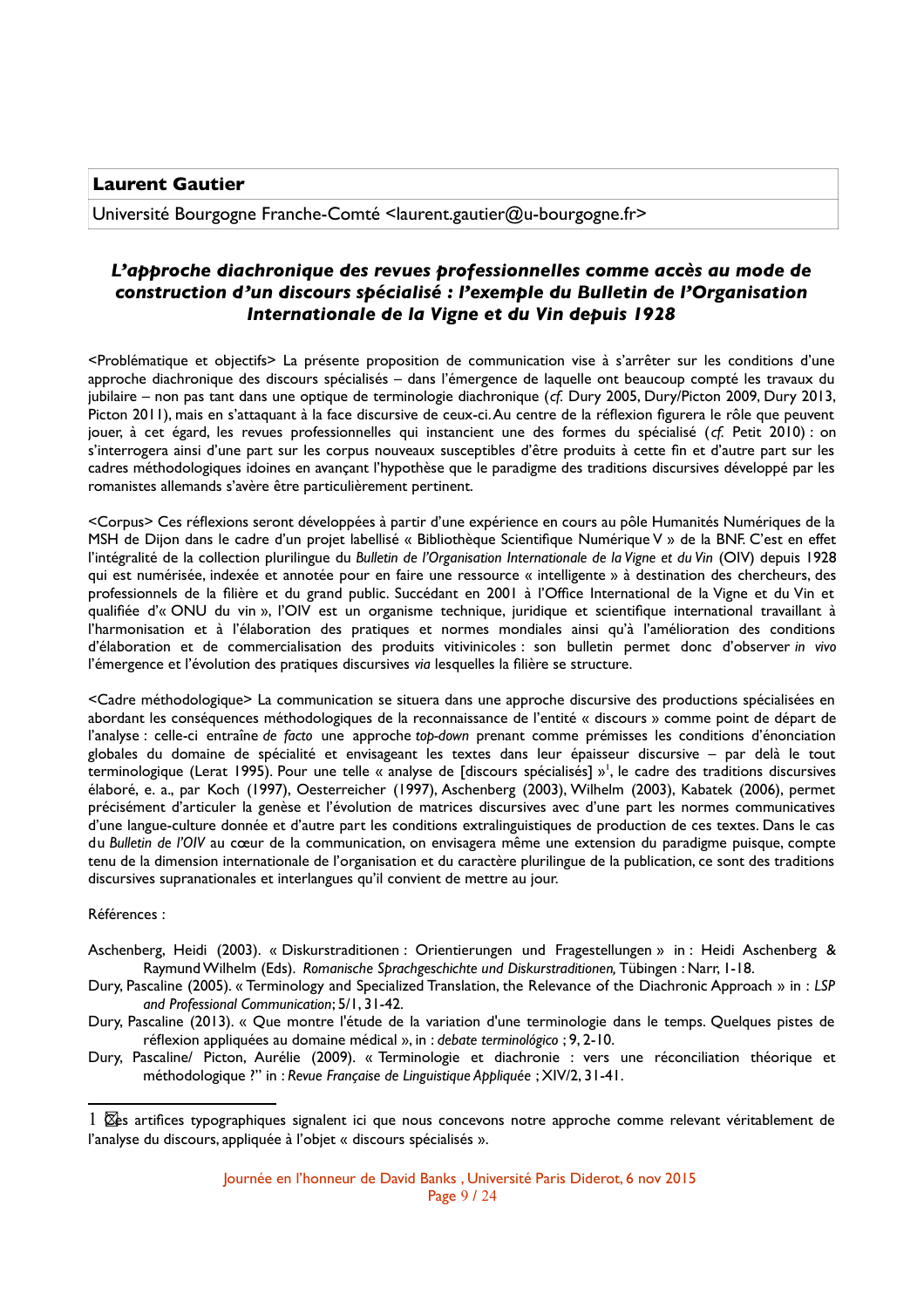Kabatek, Johannes (2006). « Tradiciones discursivas y cambio lingüístico » in : Guiomar Ciapuscio *et al.* (Eds). *Sincronía y diacronía de tradictiones discursivas en Lationamérica*, Frankfurt/Main : Iberoamericana – Vervuert, 151-172.

Koch, Peter (1997). « Diskurstraditionen : zu ihrem sprachtheoretischen Status und ihrer Dynamik » in : Barbara Frank *et al.* (Eds). *Gattungen mittelalterlicher Schriftilichkeit,* Tübingen : Narr, 43-79.

Lerat, Pierre (1995). *Les langues spécialisées*, Paris : P.U.F.

- Oesterreicher, Wulf (1997). « Zur Fundierung von Diskurstraditionen » in : Barbara Frank *et al.* (Eds). *Gattungen mittelalterlicher Schriftilichkeit*, Tübingen : Narr, 19-41.
- Petit, Michel (2010). « Le discours spécialisé et le spécialisé du discours: repères pour l'analyse du discours en anglais de spécialité »*,* in : *E-rea*, 8/1, 1-15.
- Picton, Aurélie (2011). « Picturing Short-Term Diachronic Phenomena in Specialised Corpora. A Textual Terminology Description of the Dynamics of Knowledge in Space Technologies", in : *Terminology* ; 17/1, 134-156.
- Wilhelm, Raymund (2003). « Von der Geschichte der Sprachen zur Geschicke der Diskurstraditionen. Für eine linguistisch fundierte Kommunikationsgeschichte » in : Heidi Aschenberg & Raymund Wilhelm (Eds). *Romanische Sprachgeschichte und Diskurstraditionen,* Tübingen : Narr, 221-236.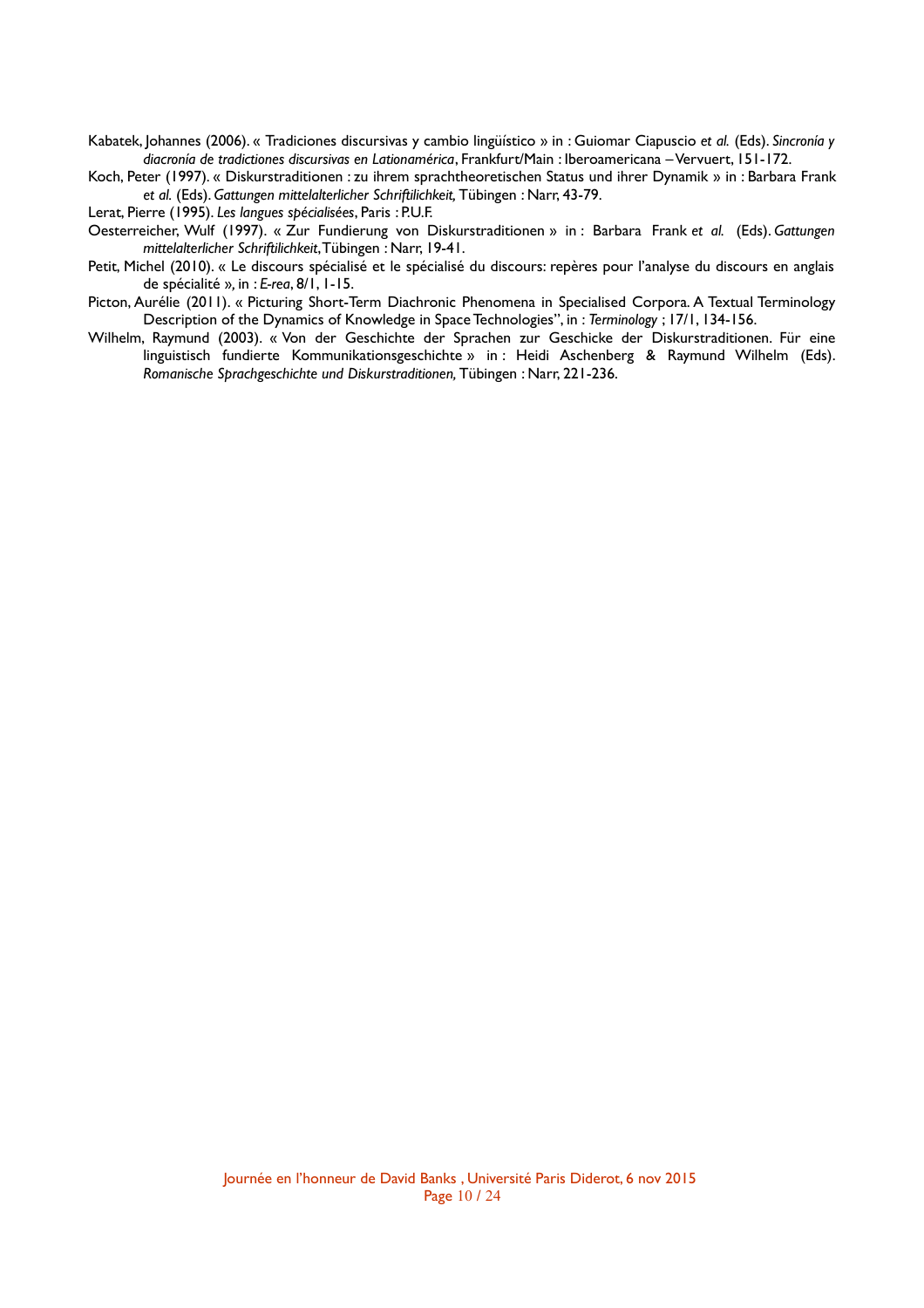## **Alexandra Mestivier-Volanschi**

Université Paris Diderot [<alexa.volanschi@gmail.com>](mailto:alexa.volanschi@gmail.com)

# **Productivité et évolution diachronique des pré-modifeurs composés (adjecti-**

## **vaux et participiaux) en anglais scientifque**

**Resumé** Cette contribution étudie la façon dont les composés adjectivaux et participiaux pré-modifeurs (APCP) sont utilisés dans les textes scientifques dans le domaine de la biologie. Nous ne tentons pas de classifer ces prémodifeurs au sein de la classe de composés adjectivaux ou de contester la terminologie fuctuante dans ce domaine de l'analyse morpho-syntaxique. En revanche, nous visons à fournir des données statistiques détaillées et fables sur la productivité de ce phénomène qui est, à notre avis, une caractéristique indéniable d'au moins deux genres du registre scientifque: articles de recherche et monographies. En utilisant des données provenant de plusieurs corpus spécialisés et de référence, des archives de revues scientifques et les collections de monographies nous montrons que ce type de construction est signifcativement plus fréquente en anglais scientifque, au moins dans les domaines de la biologie et des sciences de la Terre, qu'en anglais général, et que ce type de construction a gagné du terrain au cours du dernier demi-siècle. Enfn, nous allons fournir plusieurs mesures qualitatives et quantitatives de la productivité à la fois synchroniquement (en spécialisée vs corpus de référence) et diachronie (au cours des 100 dernières années). Pour décrire cette évolution diachronique de APCPS, nous avons consulté les archives de deux revues scientifques couvrant plusieurs décennies: Microbiology and Molecular Biology Reviews (publié depuis 1937) et The Journal of Experimental Biology (publié depuis 1923) ainsi qu'un mini-corpus (1,5 millions de mots) d'articles de revues et de livres dans divers domaines de la biologie (microbiologie, biologie cellulaire, biochimie, bactériologie, génétique) datant de 1860 à 1910.

#### **Mots clé : Composés pré-modifeurs, anglais scientifque, productivité, évolution diachronique**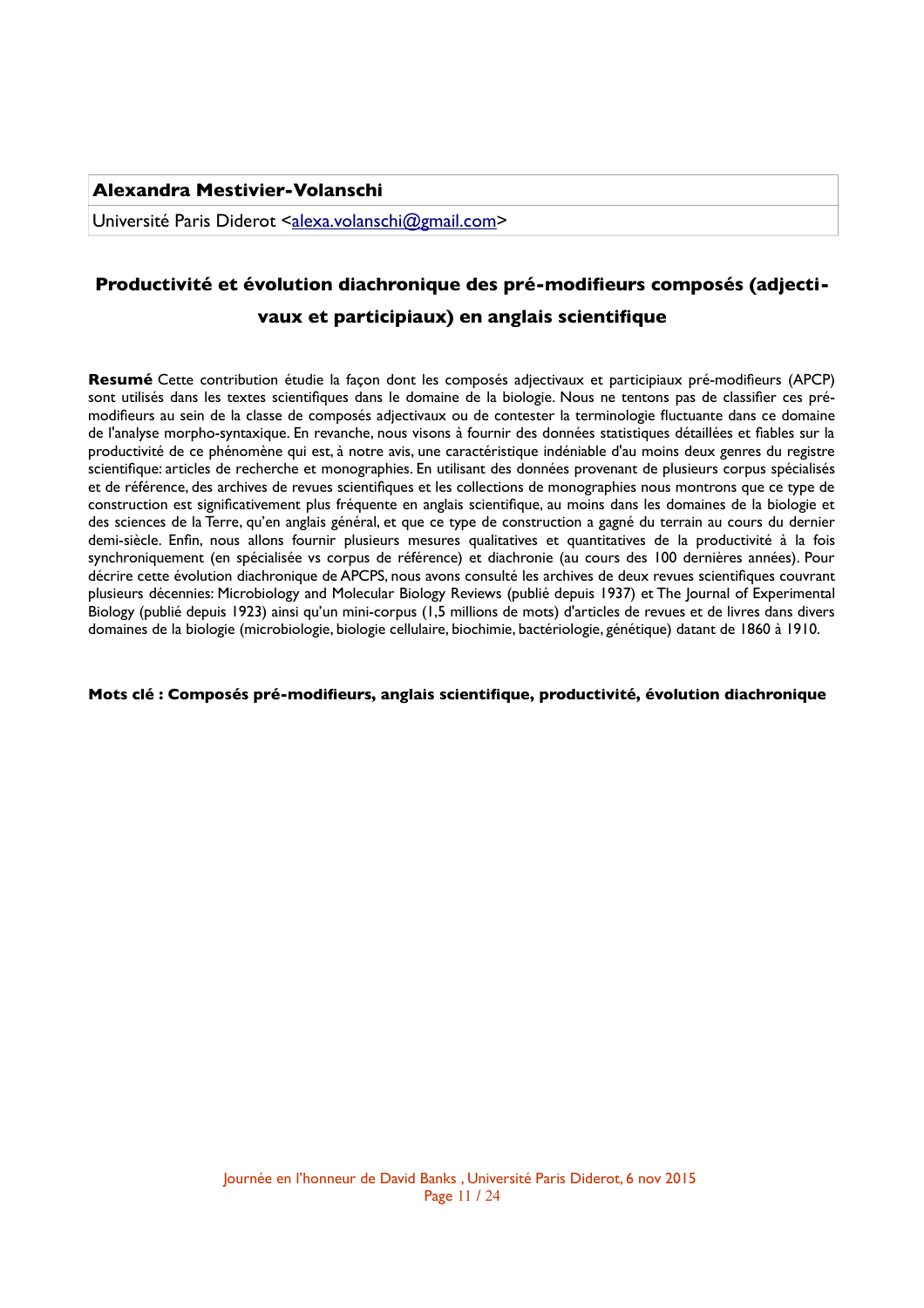Telecom Bretagne <janet.ormrod@free.fr>

# *The popularisation of science in the 19th century: an SFL study of a text from the "Bibliothèque Utile"*

The "Bibliothèque Utile", founded by Henri-Charles Leneveux in 1859, was "consacrée à la vulgarisation des connaissances les plus indispensables à l'homme et au citoyen … " "résumant ce que chacun doit savoir". Priced 60 centimes, its intended public was the working classes.

For my presentation, I shall examine one section from the first volume in the series<sup>[2](#page-11-0)</sup> (entitled "Introduction à l'étude des sciences physiques") and contrast it with an article from the same feld, but written slightly earlier (1847), taken from the "Journal des Savants". I shall try to identify the characteristics that distinguish the two genres: "low science" and "high science". My hypothesis is that the low science text will include, for example, more stative verbs, fewer nominalisations, less use of grammatical metaphor, and greater interpersonal interaction.

Corpus:

Biot, Jean-Baptiste (1847), « Sur la planète nouvellement découverte par M. Le Verrier, comme conséquence de la théorie de l'attraction », Paris, *Journal des Savants*.

*Encyclopédie Moderne. Dictionnaire abrégé des sciences, des lettres, des arts, de l'industrie, de l'agriculture et du commerce* (1851), Paris, Firmin Didot Frères.

Morand, J. (1859), Introduction à l'étude des sciences physiques, *Bibliothèque Utile I*, Paris, Librairie Pagnerre.

#### References:

Banks, David (2008), *The development of scientifc writing*, London, Equinox.

Banks, David (in press), "La transitivité dans les premiers numéros du Journal des Sçavans", in *Nouvelles études sur la transitivité en français. Une perspective systémique fonctionnelle*, Paris, L'Harmattan.

Halliday, M. A. K. & C. M. I. M. Matthiessen (2014), *An Introduction to Functional Grammar,* 4 th edition, London, Arnold. Halliday, M.A.K. and Martin, J.R. (1993), *Writing Science: Literacy and Discursive Power,* London, The Falmer Press.

Marchat J.-F. (2008), "Buchez et Le Play : approches éducatives de deux écoles d'économie sociale catholiques", *Le Télémaque* n°33, pp. 45-60, Caën, Presses Universitaires de Caën.

Miller, Thomas (1994), "Culture and grammar in scientifc English", *Asp 5/6*, Bordeaux, GERAS.

Tesnière Valérie (1993). "Le livre de science en France au XIXe siècle", *Romantisme* n°80, pp. 67-77, Paris, L'édition populaire, CDU-SEDES.

<span id="page-11-0"></span><sup>2</sup> The series ran until at least 1903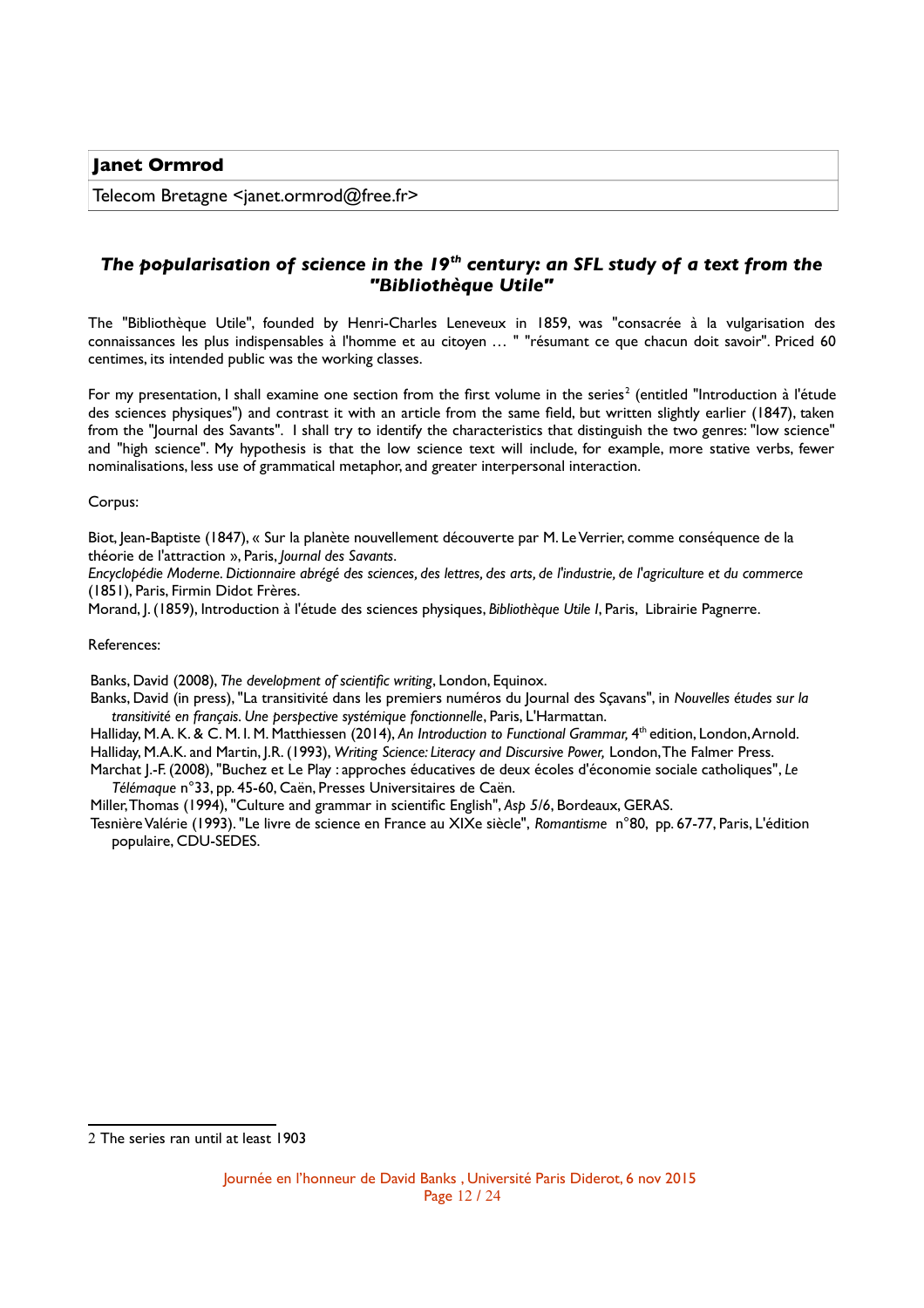## **Anca Pascu**

Université de Bretagne occidentale <anca.pascu@univ-brest.fr>

# *Langage symbolique, langue naturelle et langage iconique - aperçu diachronique sur le langage des textes de logique*

Les rapports entre le langage et la pensée étudiés par la linguistique en tant que science humaine et par la logique en tant que science ont fait et font l'objet d'étude de plusieurs disciplines en commençant par la philosophie du langage, la psychologie cognitive, l'informatique théorique et appliquée, les mathématiques appliquées. La principale raison de l'intérêt de l'étude du rapport « pensée-langage » développé au sein de chaque de ces sciences était, sans doute, double : d'un côté pour le développement des nouvelles « connaissances » propres à chaque discipline, de l'autre côté pour la transmissions de ces connaissances. La langue naturelle a été longtemps le « véhicule de transport » de ces connaissances.

La logique en tant que discipline scientifque se développe à partir de l'antiquité comme la « science du raisonnement », de l'analyse de la pensée, mais aussi de l'analyse du langage en tant que langue naturelle et aussi bien de la prise « prise de décisions ». Il sont passé plus de vingt siècles à partir de Socrate, Platon et Aristote jusqu'à la Logique de Port Royal et encore deux siècles entre cette dernière et Frege, Russel et Whitehead pour la création du langage symbolique de la logique mathématique moderne. Ce langage symbolique, qui pourrait fonctionner comme un modèle au sens de la théorie des modèles, a pourtant effacé un nombre de traits cognitives conceptuels en privant la logique moderne (le calcul du premier ordre) et ses extensions d'une large étendue en se qui concerne ses applications. C'est a partir de cet aspect de « faiblesse » qu'une partie des logiques « déviantes » se sont développées. Les autres, comme la Logique de la Détermination des Objets (LDO) a renoué avec certains concepts anciens en les traduisant dans le langage symbolique de la logique moderne.

Dans cet article, nous allons analyser un nombre de textes de logique sur les notions de inférence logique, quantifcateur logique, objet, concept, détermination, prédicat tel comme ils ont été produits à leur époque et l'évolution de leur présentation et représentation dans le langage symbolique qui a suit. En même temps, on analyse quelques représentations du langage iconique (schèmes, graphiques) qui les a accompagnés.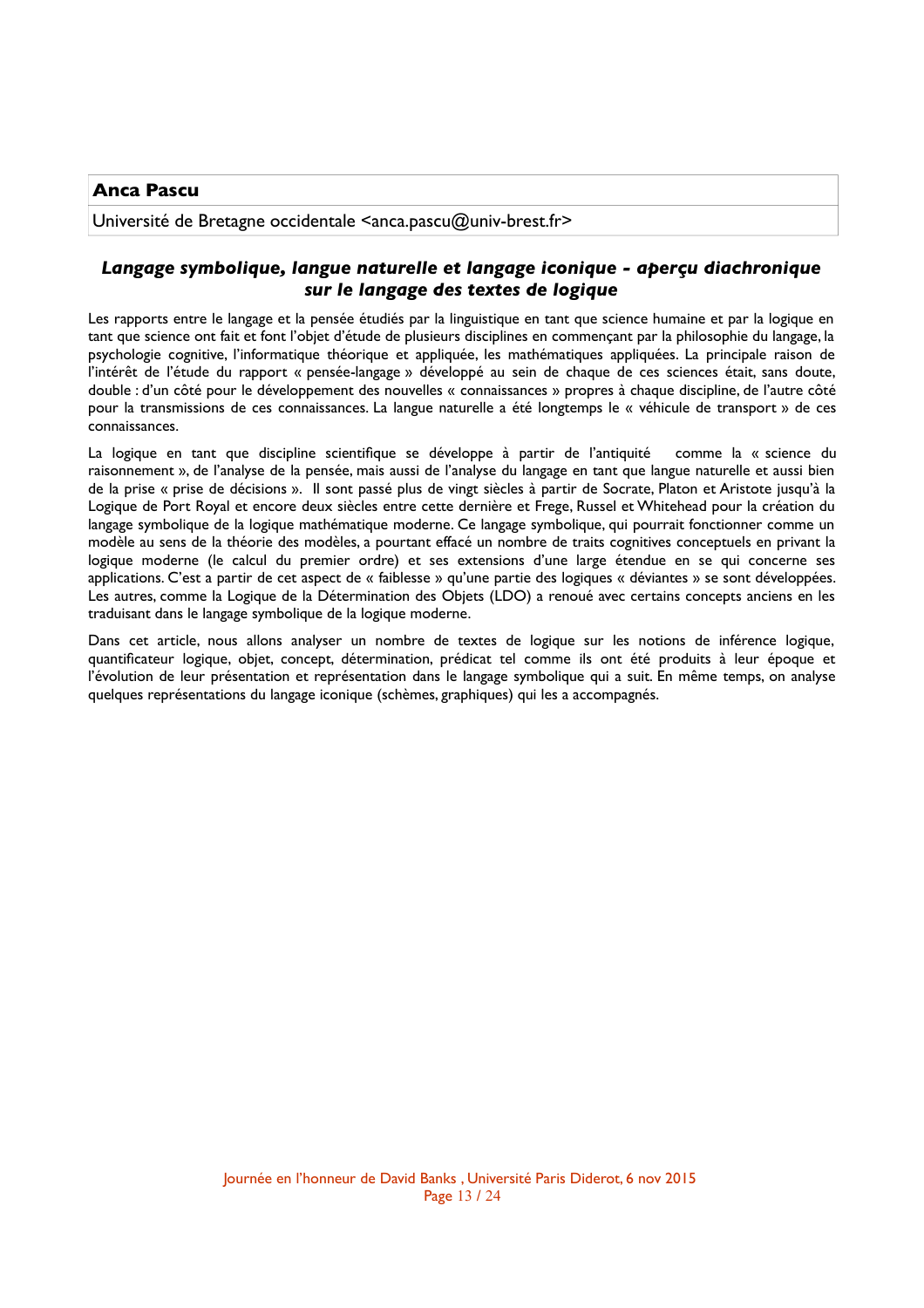## **Ghislaine Rolland-Lozachmeur**

Université de Bretagne occidentale <ghislaine.lozachmeur@univ-brest.fr>

# *Les défnitions du mot cancer dans les dictionnaires et les traités médicaux: approche diachronique.*

Le cancer est depuis l'antiquité, une maladie grave qui fait peur. On a d'ailleurs recours à la métaphore pour le dénommer et les dictionnaires et ouvrages médicaux répercutent la peur générée par le mot. On retrouve dans le Dictionnaire universel de Furetière (1690) le témoignage des interrogations médicales de son époque. Il donne ainsi à l'entrée « cancer » la défnition descriptive suivante :

« Cancer.S.m.Terme de médecine. C'est une maladie qui vient dans les chairs, & qui leqs mange petit à petit comme une espece de cangreine. »

Il décrit ainsi le caractère intrusif et l'évolution inexorable de la maladie.

Pour cette communication je m'intéresserai aux défnitions qui sont données du cancer dans les dictionnaires de langue et les traités médicaux, depuis le XVIIème siècle. Selon Bernard Quemada, « fait sociologique autant que linguistique ou scientifque, le dictionnaire est avant tout un catalogue de vocables destinés à donner accès, de manière commode, à des informations dont le nombre et la nature sont laissés à l'appréciation de l'auteur. » Le dictionnaire de langue représente une réalité essentielle en soi et propose une stricte description du lexique avec le mode d'emploi de chacun des mots. Il fait apparaître des données concernant la forme (prononciation et transcription orthographique), le contenu sémantique des mots ainsi que leurs modalités d'utilisation, la situation des mots à l'intérieur du système linguistique décrit c'est-à-dire l'inclusion des mots dans les séries lexicales desquelles ils relèvent (morphogrammaticales, synonymiques, antonymiques, analogiques) et dans les champs thématiques.

Mais cette forme brève, concise de la défnition de dictionnaire apparaît également dans les traités médicaux. Elle est donc intéressante pour le chercheur en sémantique lexicale et linguistique de l'énonciation, car non seulement elle ramasse l'information, par exemple dans cette communication les représentations sur le cancer ; mais elle renseigne aussi sur les intentions de l'énonciateur, sur les débats d'une époque.

#### Références

Canguilhem, Georges, 1943, *Essai Sur Quelques Problèmes Concernant Le Normal Et Le Pathologique*, Puf, Paris. Charaudeau, Patrick, Maingueneau, Dominique (2002), *Dictionnaire D'analyse Du Discours*, Seuil, Paris. Foucault, Michel (1963), *Naissance De La Clinique,* Quadrige/Puf, Paris.

Furetiere, Antoine (1690), *Dictionnaire Universel Contenant Generalement Tous Les Mots François Tant Vieux Que Modernes, Les Termes De Toutes Les Sciences Et Des Arts*, Trois Volumes, A. Et R. Leers, La Haye.

Kerbrat-Orecchioni, Catherine (1980), *L'énonciation, De La Subjectivité Dans Le Langage,* Armand Colin, Paris. Oliveira, Isabelle (2009), *Nature Et Fonctions De La Métaphore En Science L'exemple De La Cardiologie*, L'harmattan, Paris. Quemada, Bernard (1968), *Les Dictionnaires Du Français Moderne (1539-1863) Etudes Lexicographiques,* Didier. Riegel, Martin, Pellat, Jean-Christophe, Rioul, René (1994), *Grammaire Méthodique Du Français*, Puf.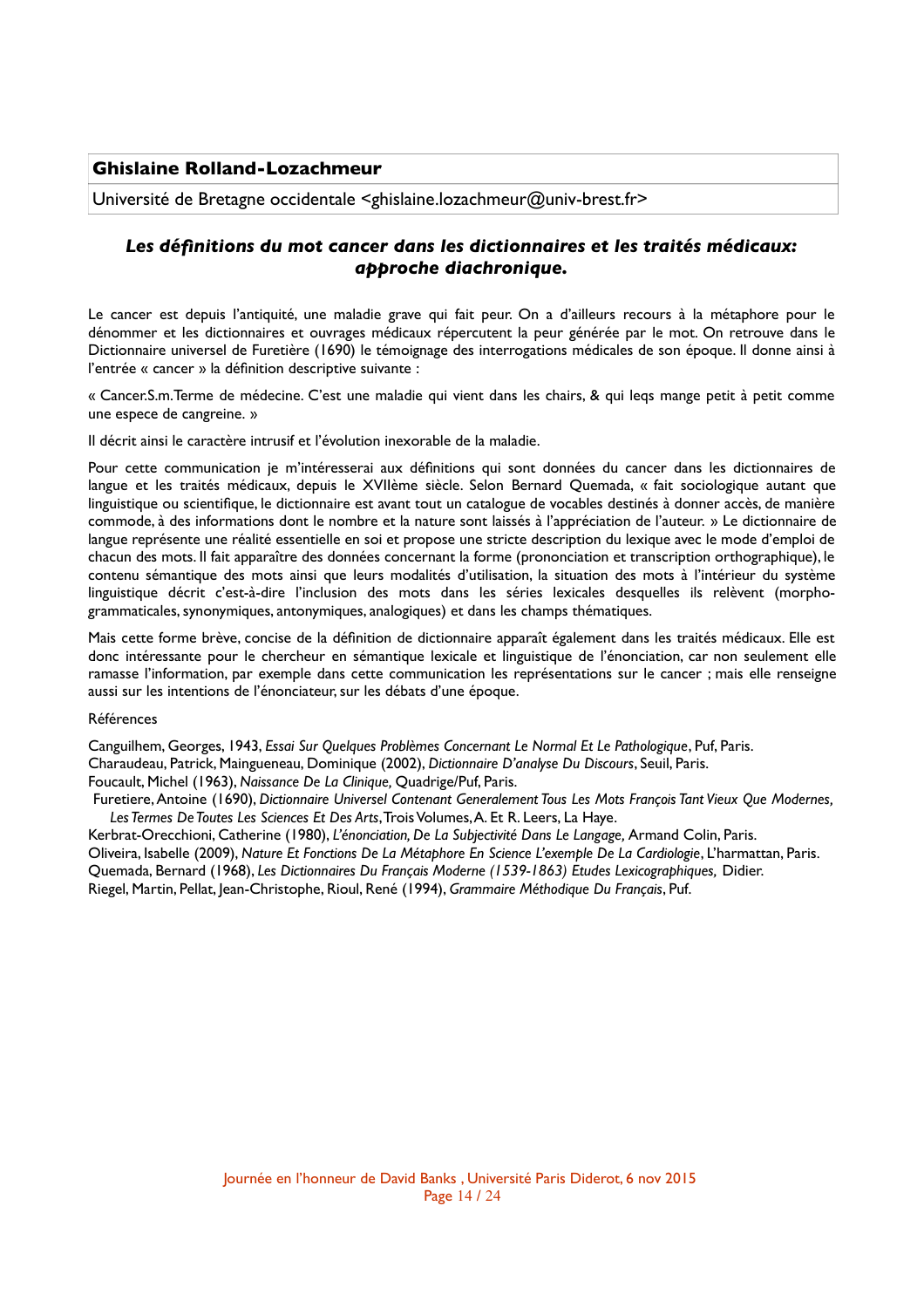# **Elizabeth Rowley-Jolivet**

Université d'Orléans <elizabeth.rowley-jolivet@orange.fr>

# *The Emergence of Text-Graphics Conventions in Medical Research Journals, 1823- 2015*

Present-day medical journal articles contain a large number of typologically varied images (CAT and MRI scans, schematics, graphs, histological sections, scatterplots, etc.) and other non-verbal material (tables, statistics). Strong conventions govern the way this graphical material is presented: each item is sequentially numbered, has a title and key or labels, and is linked to the surrounding text by mandatory intratextual references. The often lengthy glosses give the graphics an autonomous status in relation to the text. The current multimodality of medical research articles and their text-graphics conventions are the result of a long and gradual process, however: early medical journals contained no tabular data, very few images and an extremely limited visual typology, while the absence of titles and labels, intratextual references and glosses meant that only a linear reading strategy was possible. This study attempts to trace the gradual emergence of these conventions since the founding of the British journal *The Lancet* in 1823 up to the present day and to propose some explanations for the changes observed. A periodic sampling procedure was adopted to collect, at 10-year intervals over this period of nearly 200 years, graphical material published in *The Lancet* and the *British Medical Journal*. The study is a follow-up to a previous investigation (Rowley-Jolivet 2010) which covered a shorter timespan (the 19<sup>th</sup> century only) and had a broader focus, as it covered various aspects of medical imagery.

#### Reference:

Rowley-Jolivet, E. 2010. The Evolution of medical imagery in the 19<sup>th</sup> century: The Lancet, 1823-1905. In David Banks (Ed.), *Aspects diachroniques du texte de spécialit*é. L'Harmattan, 53-74.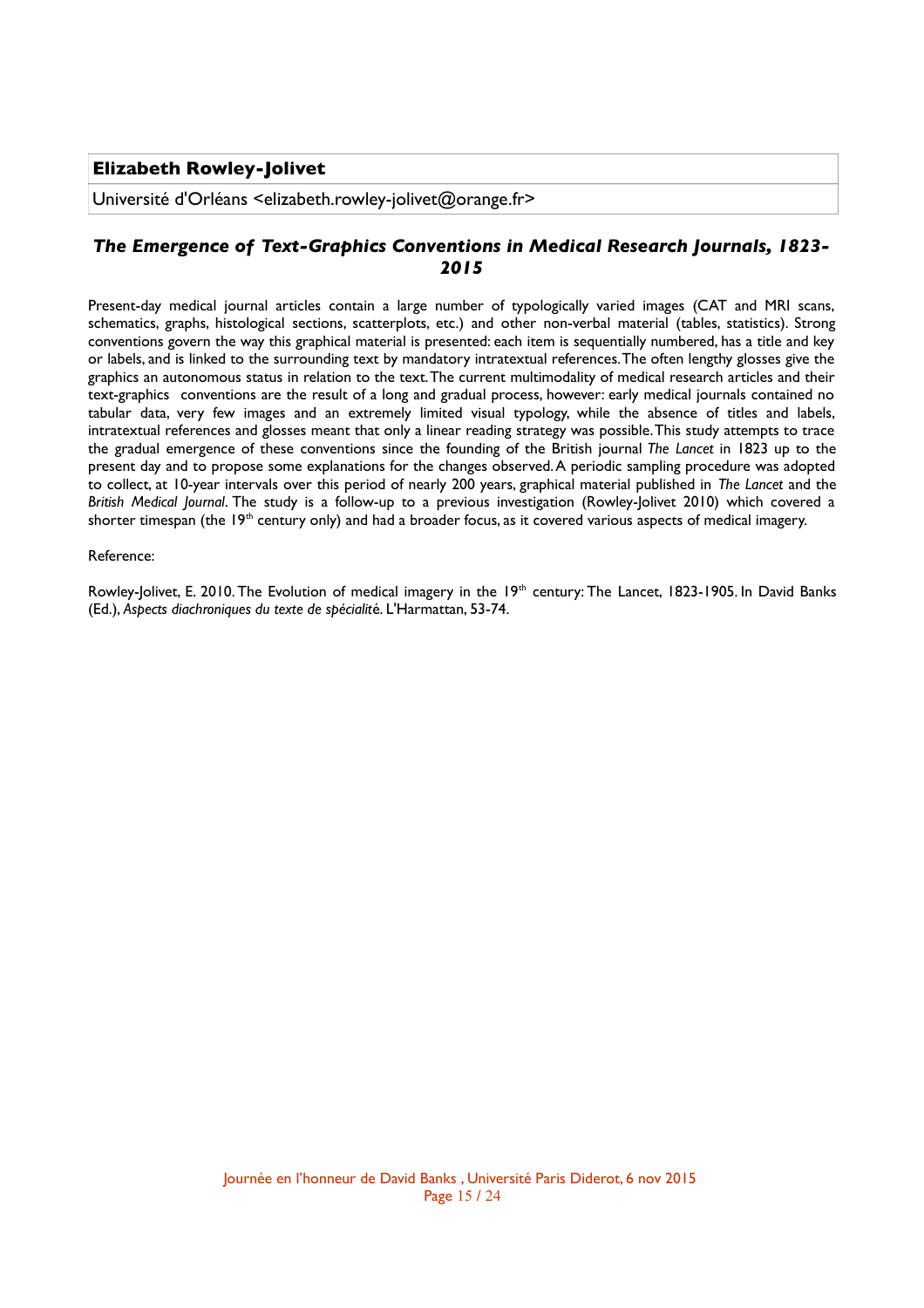# **Mohamed Saki**

Université de Bretagne occidentale <mohamed.saki@univ-brest.fr>

## *Metadiscourse, stance-taking and evaluation in three prefaces by V. Nabokov*

The aim of this paper is to explore metadiscourse, the language of evaluation and stance-taking in prefaces written by V. Nabokov to three of his novels: *Despair*, *The Defence*, *Bend Sinister*. It is my contention that the preface is a communicative event that belongs to the "metadiscursive apparatus" of the book. First, it is a contact zone in which the writer negotiates a specifc relation with their potential readers. Second, it is a promotional and justifcatory genre of text in which writers seeks to monitor the readers' reception of their texts. Starting from these epistemological premises, I will explore the metadiscourse used in these prefaces as an instance of the evaluative language with the help of which Nabokov endeavours to position himself to his texts and to his potential readers.

I will show that the metadiscourse devices he uses are not only concerned with explicitly organising the three texts, but also with engaging his would-be readers, and with conveying his ethos and self-image. I will investigate, therefore, both the textual and the interpersonal metadiscourse of these three prefaces to focus on the fact that it is an interpersonal practice and an instance of the language of evaluation. The paper will point out the crucial role played by metadiscourse since it helps the author to project himself into his unfolding texts and to manage his various communicative intentions. By exploring the interpersonal and evaluative dimension of metadiscourse, I will shed light on how, besides taking a stance towards his novels and his readers, Nabokov seeks to monitor and orient his potential readers towards a preferential reading of the three novels, setting thus an interpretive grid so to infuence, more or less implicitly, how the would-be readers should appraise his three novels.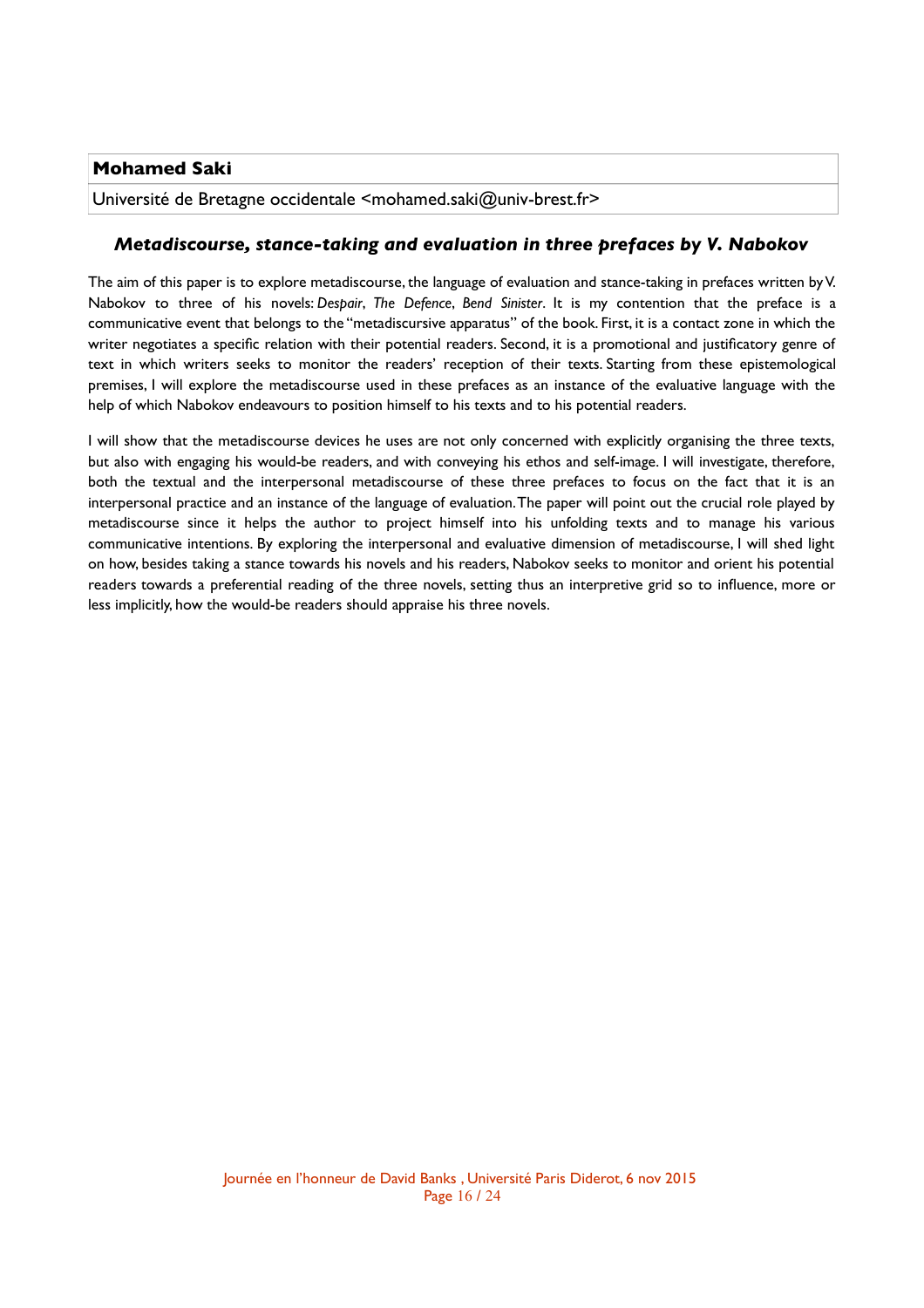### **George Sosin**

Université de Lorraine <george.sosin@univ-lorraine.fr>

# *« Mosaïque de voix » ou le lecteur-écrivain des lettres à l'éditeur en milieu scientifque*

De nombreux lecteurs du *New Scientist* expriment leur (dés)accord devant les articles scientifques qui y sont publiés dans la rubrique "*Opinion Letters*". Par la suite, d'autres lecteurs, l'auteur de l'article ainsi que l'éditeur peuvent réagir dans un va-et-vient incessant, créant une sorte de polylogue hétéroclite et imprévisible. Cette interaction vive et intense a des retombées bénéfques dans le débat sur les rapports entre la science et la société, sur la science et la découverte scientifque, mais aussi sur l'image que la revue de vulgarisation scientifque renvoie.

Dans cette présentation nous nous interrogeons sur la portée du contenu scientifque proprement-dit des lettres (vocables scientifques, termes spécialisés) ainsi que sur la présence ou l'absence des traits essentiels du style scientifque, notamment les passivations et les nominalisations. Si la présence d'une terminologie scientifque y est signifcative, nous tenterons de dévoiler le rôle et la place des vocables scientifques et des termes spécialisés dans l'économie des lettres. Si leur poids est accessoire, nous nous proposerons de démonter les mécanismes qui permettent à un message en milieu scientifque d'être encodé et décodé correctement en l'absence de toute terminologie scientifque. Enfn, malgré l'origine diversifée des lettres, il semblerait que la formulation des différentes lettres subit une certaine « uniformisation ». S'agit-il d'une intrusion indéniable de la part de la rédaction, ou bien sommes-nous en présence d'un discours mimétique de tout discours scientifque sans lequel les lettres ne seraient pas acceptées dans les pages du *New Scientist* ?

#### Références :

Agnès, Yves. 2002. *Manuel de Journalisme*. Paris : La Découverte.

- Colin, Jean-Yves et Florence Mourlhon-Dallies. 2004. « Du courrier des lecteurs aux forums de discussion sur l'internet : retour sur la notion de genre ». *Les Carnet du Cediscor*. 8 : 113-140.
- Doury, Marianne et Michel Marcoccia. 2007. « Forum internet et courrier des lecteurs : l'expression publique des opinions ». *Hermès* 47 : 41-50.
- Esquenazi, Jean-Pierre. 2013. *L'écriture de l'actualité. Pour une sociologie du discours médiatique* .
- Hoffbeck, Gérard. 2001. *Ecrire pour un journal.* Paris : Dunod.
- Hubé, Nicolas. 2008. Le courrier des lecteurs. Une parole journalistique profane ? *Mots. Les langages du politique* [En ligne]. 87. <http://mots.revues.org/12572>. (consulté le 8 juin 2015)
- Martin-Lagardette, Jean-Luc. 1984 [2009]. *Le guide de l'écriture journalistique*. Paris : La Découverte.
- Moirand, Sophie. 2007. *Les discours de la presse quotidienne*. Paris : Presses Universitaires de France.
- Pounds, Gabrina. 2006. "Democratic Participation and Letters to the Editor in Britain and Italy". *Discourse & Society*. 17  $(I)$ : 29-63.
- Richardson, John E. and Bob Franklin. 2004. "Letters of Intent: Election Campaigning and Orchestrated Public Debate in Local Newspapers' Letters to the Editor". *Political Communication*. 21 (4) : 459-478.
- Sigelman, Lee & Barbara J. Walkosz. 1992. "Letters to the Editor as a Public Opinion Thermometer : The Martin Luther King Vote in Arizona". *Social Science Quarterly*. 73 (4) : 938-946.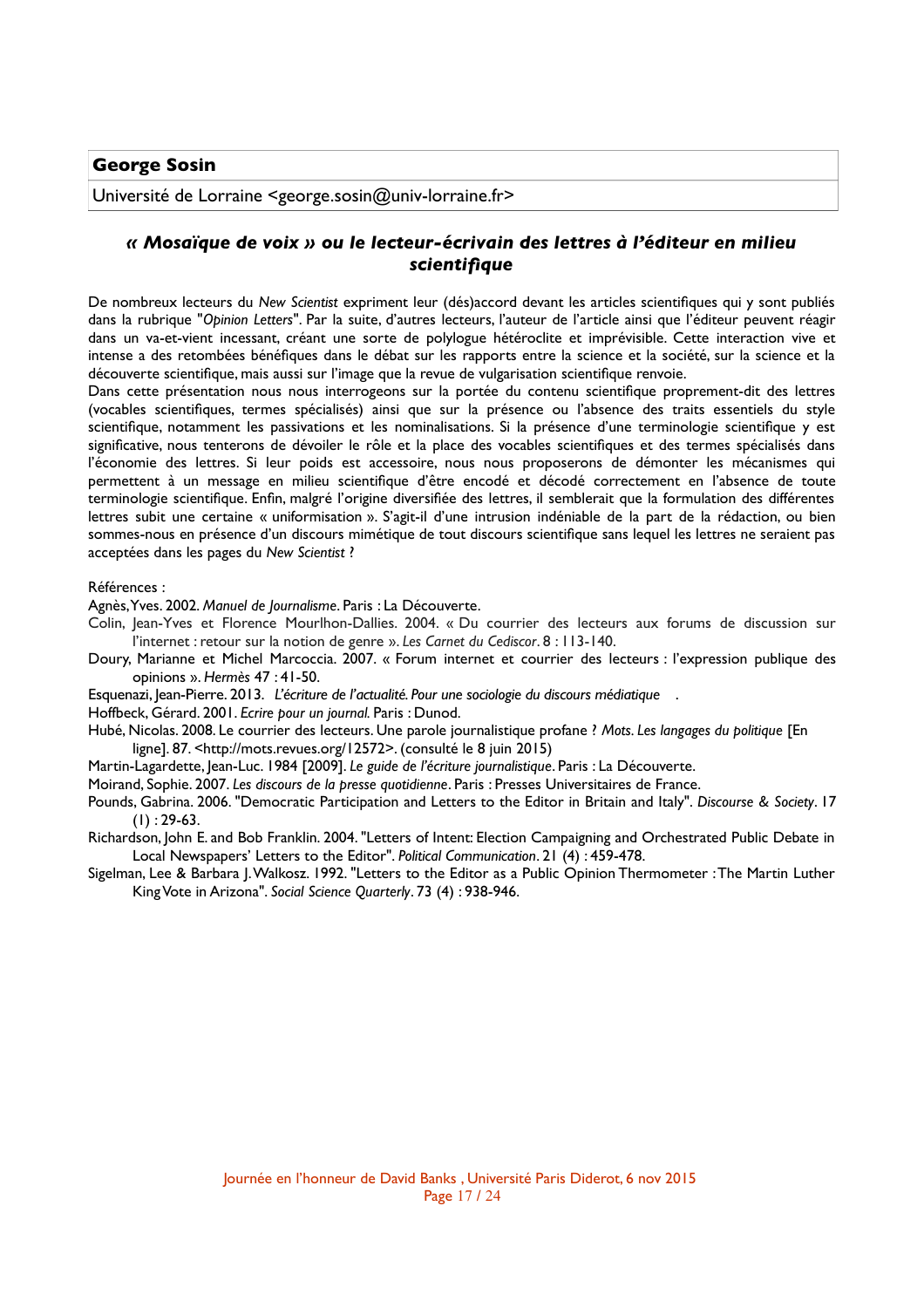## **Robert Spence**

Saarland University <robert.allan.spence@gmail.com>

## *Ideological tension and institutional continuity: why style 'mattered' to Teilhard de Chardin*

In the sixty years since his death, Pierre Teilhard de Chardin (1888-1955) has largely cast off the mantle of heterodoxy that had caused his writings to be suppressed during his lifetime. For many Catholics today, his thought was merely "ahead of its time" in its assertion of a broad and deep compatibility between the scientifc fact of evolution and the Christian doctrine of salvation.

The rapid diachronic change that the reception of Teilhard's work has undergone is in one sense ftting: it is in keeping with that aspect of his thinking that caused him to coin neologisms as theologically daring as Christogénèse. But in another sense, Teilhard's concern was not to revolutionise the religious gaze for its own sake, but to "keep the faith" - to preserve Christian doctrine in the face of the ideological tensions engendered by its devastating initial encounter with Darwinism.

Darwin's theory of evolution describes the locus at which synchronic variation and diachronic change intersect; it provides a scientifc account of both the kinetics and dynamics of the latter in terms of the breadth of the former under the severity of environmental constraints. Teilhard's, in contrast, is not a scientifc but a philosophical and religious project, consisting of three parts: phenomenology, apologetics, and mysticism. For Teilhard, these are not merely contiguous, but form a (syn- and diachronically) continuous, institutionally stable discursive feld.

In this paper I show how Teilhard's idiolect "construes" that continuity of field and thus, indirectly, the stability of the institution(s) behind it.

Using the spyglass of systemic functional corpus linguistics, I peer behind Sir Peter Medawar's pithy but linguistically naïve description of Teilhard's style as exemplifying "that tipsy, euphoristic prose-poetry which is one of the more tiresome manifestations of the French spirit". I examine extended passages from Le Phénomène humain, Le Milieu Divin, and Hymne de l'Univers in an attempt to demonstrate the ways in which Teilhard's most typical stylistic conceits — his modally ellipted clause simplexes, his included group/phrase complexes, his overuse of appraisal,  $\ldots$  — function uniformly throughout all the parts of his project to construe a single, coherent universe of discourse: one whose 'matter' is evolving, along a trajectory the kinetics of which are described with poetry and precision, but whose dynamic is mystically non-Darwinian.

References:

Darwin, C.R. (1859). On the Origin of Species. London: John Murray. Medawar, P.B. (1961). "Critical Notice". Mind. Oxford University Press. LXX: 99–106. Teilhard de Chardin, P. (1955). Le Phénomène humain. Paris: Éditions du Seuil. Teilhard de Chardin, P. (1957). Le Milieu Divin. Paris: Éditions du Seuil. Teilhard de Chardin, P. (1961). Hymne de l'Univers. Paris: Éditions du Seuil.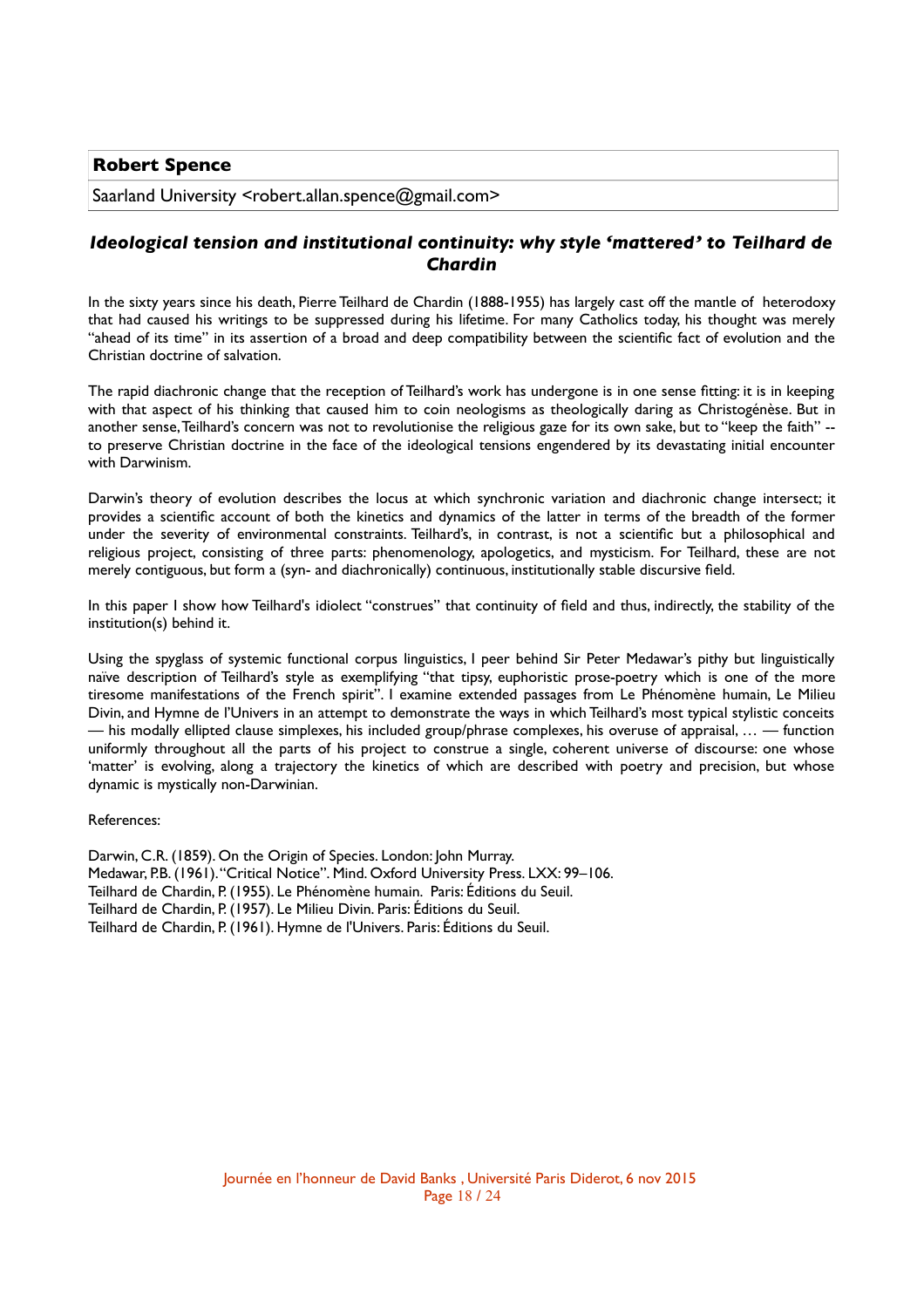Saarland University <e.steiner@mx.uni-saarland.de>

### *Choice as a category of human activity - and some of its contextual constraints*

"Choice" has been a key notion in Systemic Functional Linguistics for a long time (cf. Halliday 2014, Fontaine et al eds. 2014). Within SFL, it has a specialized technical meaning which must not be equated with senses connected to the everyday meaning of "choice" in English, nor to the senses of "choice" and "subject" in philosophical and sociological discourses. However, many of these other senses of "choice" form cultural contexts for the SFL-term, some of these to be addressed in this talk.

Unproblematized notions of the freedom of choice of the autonomous individual (Foster-Wallace 2012) must be rejected, because a) this individual, the philosophical "Subject" of (post-)enlightenment philosophy, has convincingly been argued to be a historically contingent and transient notion (Foucault 1966), and because b) the personalized individual "Subject" is strongly constrained by, almost a "realization of", economic, cultural and discursive power relationships, especially under conditions of capitalism (Bourdieu 1979). In view of all of these contingencies of the "Subject" and of the socio-cultural constraints acting on it, do we agree with its often-pronounced "death" and with the contingent disappearance of "choice" with it? And if so, what does that mean for "choice" in language?

One line of reasoning (cf. Habermas 2008 and elsewhere) attempts to defend the notion of the "Subject" and of "choice by" locating its roots in those key elements of Greek philosophy which pre-empted, although they were addressed by, both Christian philosophy and post-enlightenment materialistic reasoning. One of his key claims is that re-interpreting these roots through a process of translation both diachronically and synchronically across beliefsystems may help us to defend the notion of the human subject and responsible choice against the double onslaught of both post- modernist arbitrariness and its counterpart in a reductionist "abolition" of consciousness and responsible choice through the assumption of a thoroughgoing scientist determinism. For successful translations in the sense just mentioned, a systemically-inspired notion of "translation" would be an enrichment (cf. Halliday 2001, Matthiessen 2001, Steiner 2005a: 61ff; 2005b: 21ff). The discursive environment for the process of agreeing on an ethics (values) on which choice can be based would be a non-hierarchical discourse among participants in a context of culture. For systemic linguistics, an engagement with the question of where we want to address the notion of not only constraints on, but also relative freedom of, "choice" is relevant at all levels of language in principle. The most obvious level seems to be the contexts of situation and of culture, as addressed in Hasan's (2009: 28 and earlier) notions of consciousness and social agent. The questions of whether and where "consciousness" is a pre-requisite of "choice" and what the value-systems may be upon which choice needs to be based await answers in a discourse involving "translation" in several senses.

References:

- Bourdieu, Pierre 1979. La distinction. Critique sociale du jugement cited after: Distinction. A Social Critique of the Judgement of Taste. Translated by Richard Nice. Cambridge, Massachusetts. Harvard University Press
- Fontaine, Lise, Bartlett, Tom and O'Grady, Gerard. eds. 2014. Systemic Functional Linguistics: Exploring Choice. Cambridge: CUP
- Foster Wallace, David. 2012 Das hier ist Wasser / This is Water: Anstiftung zum Denken. Köln: KiWi- Paperbacks, (English original 2009 This is Water: Some Thoughts, Delivered on a Signifcant Occasion, about Living a Compassionate Life. New York: Little, Brown and Company)
- Foucault, Michel 1966 Les mots et les choses: Une archéologie des sciences humaines. Cited after: The Order of Things: An Archaeology of the Human Sciences translated into English and published by New York: Pantheon in 1971.

Habermas, Jürgen. 2008. Between Naturalism and Religion: Philosophical Essays, translated by Ciaran Cronin. Cambridge: Polity Press

Halliday, M.A.K. 2001. "Towards a theory of good translation", in: Steiner and Yallop. Eds. 2001. Exploring Translation and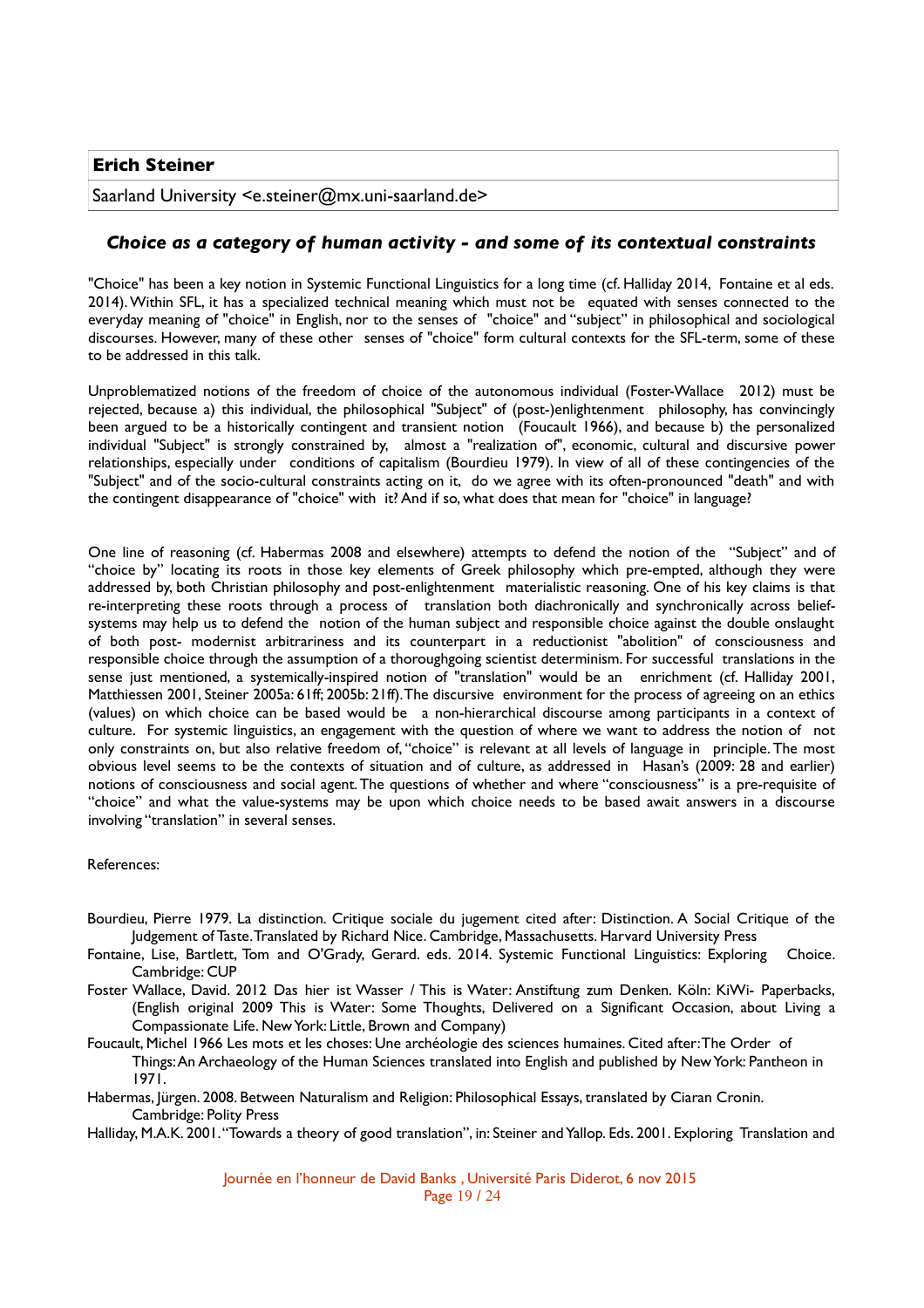Multilingual Text production: Beyond Content. Series Text, Translation, Computational Processing. Berlin, New York: Mouton de Gruyter. 13-18

Halliday, M.A.K. 2014. Meaning as Choice. in: Fontaine et al. 2014. pp. 15-36

Hasan, Ruqaiya. 2009, Semantic Variation. Meaning in Society and in Sociolinguistics. London: Equinox

- Matthiessen, Christian M.I.M. (2001). "The environments of translation" in: Steiner and Yallop. (eds. 2001) Exploring translation and Multilingual Text Production: Beyond Content. Berlin and New York: Mouton de Gruyter. (41- 126).
- Steiner Erich. 2005a. Wo liegt die Bedeutung im Text und kann man sie übersetzen? In: Horstmann, Kai. Hrsg. 2005. Zwischen Bibel und Wissenschaft. Münster: LIT-Verlag. 61-78.
- Steiner, Erich. 2005b. Some thoughts on the role of the "critical intellectual" in contemporary Germany. In: Portal. Journal of Multidisciplinary International Studies. Vol. 2 No. 2 2005 (electronic journal under http://epress.lib.uts.edu.au/journals/portal/pp.27. ISSN 1449-2490) Update 2014: http://epress.lib.uts.edu.au/journals/index.php/portal/article/view/62/39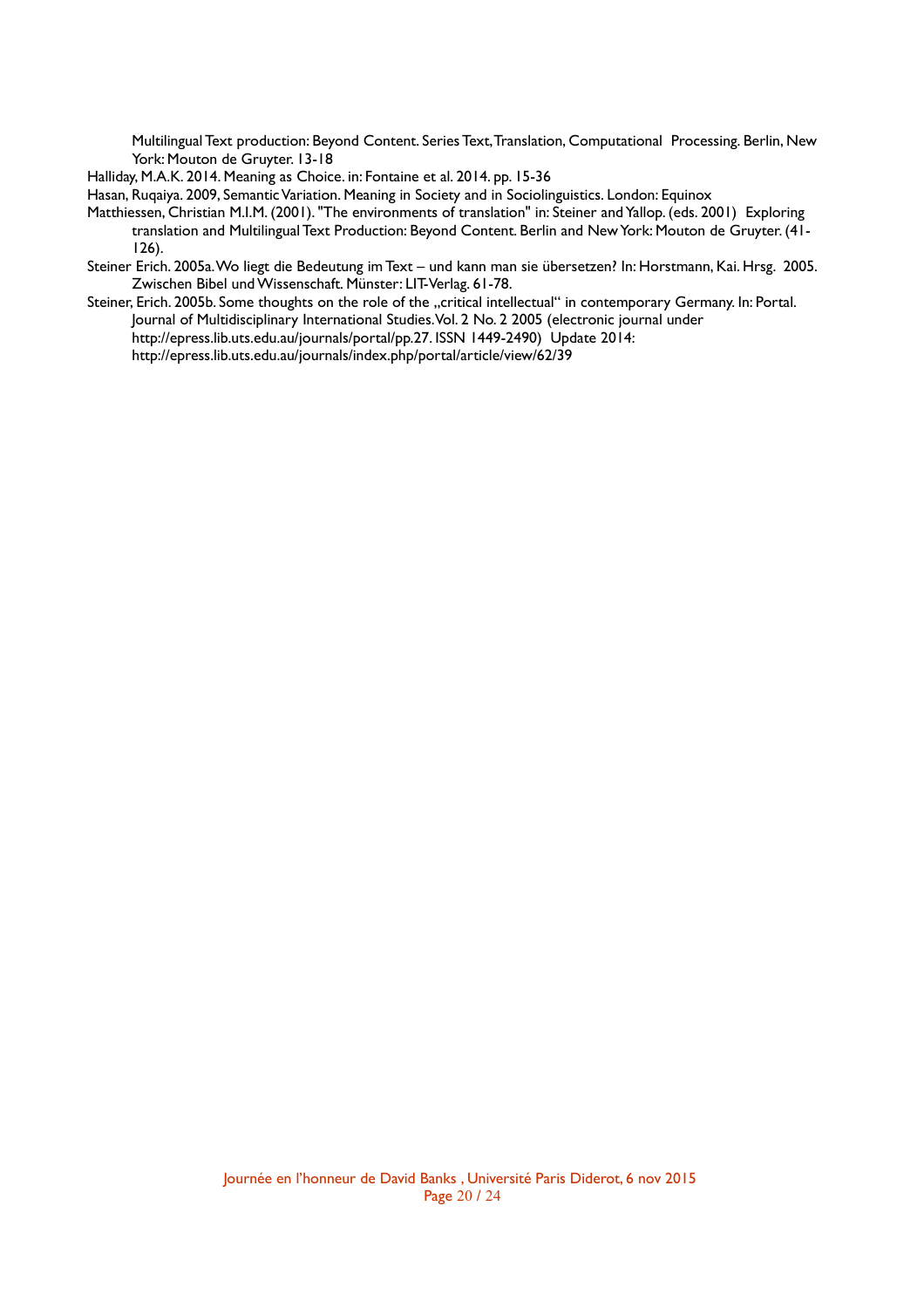# **Fabienne Toupin**

Université François Rabelais de Tours <fabienne.toupin@univ-tours.fr>

## *La métonymie entre le nom et l'instrument du médecin dans l'histoire de l'anglais*

Dans cette communication, on se propose de rendre hommage à David Banks en croisant deux de ses centres d'intérêt et domaines de recherche : d'une part l'histoire de la langue anglaise et d'autre part l'anglais de spécialité, et plus précisément l'anglais scientifque (cf. l'analyse détaillée par notre collègue, dans son ouvrage majeur de 2008, d'un corpus de textes issu des "Philosophical Transactions of the Royal Society" entre 1700 et 1980). La science concernée sera la médecine. De nombreux travaux ont été consacrés à l'anglais médical, y compris dans une perspective diachronique, cf. tout récemment Taavitsainen & Pahta (2010, 2011), et l'on voit même certains chercheurs se spécialiser dans des études terminologiques poussées – noms de maladies, d'instruments, de médicaments, etc. (Sylwanowicz 2007, entre autres). Cette communication ne sera donc pas consacrée aux "noms du médecin dans l'histoire de la langue anglaise", champ qui semble déjà bien exploré – ne serait-ce que parce qu'il s'inscrit dans les études classiques sur la rivalité entre lexèmes français et anglais en moyen-anglais (cf. Sylwanowicz 2003).

L'objet d'étude sera spécifquement trois noms du médecin en anglais dont on peut penser qu'ils sont issus par métonymie d'un nom d'instrument employé en médecine. Ces lexèmes sont : leech, pisspot et quack. Ces noms relèvent d'époques et de registres de langue différents ; leur étymologie les fait aussi remonter à des langues différentes. On montrera d'abord sur quelle base, étymologique ou autre, on peut penser que ces noms sont issus d'une métonymie, et l'étude sera placée dans une perspective plus large rappelant la place centrale de la métonymie dans l'évolution sémantique des langues (Ullmann 1962 et, dans un cadre théorique différent, Traugott & Dasher 2002). Ensuite, on s'intéressera plus particulièrement à leech, pour discuter de la thèse de la métonymie généralement admise : est-il scientifquement exact de voir entre leech1 ("blood-sucking worm") et leech2 ("physician, doctor") un transfert de sens par étymologie populaire (donc un seul étymon serait en jeu) ou bien faut-il postuler une relation d'homonymie (et donc deux étymons distincts) ?

Références :

Banks, D., 2008. The Development of Scientifc Writing. Londres, Oakville (CT) : Equinox.

Burnley, D., 1992. Lexis and Semantics. Hogg, R.M. (gen. ed.), The Cambridge History of the English Language, Vol II (1066-1476). Cambridge : Cambridge University Press, 409- 499.

Onions, C.T. (éd.), avec l'assistance de Friedrichsen G.W.S & Burchfeld R.W., 1966. The Oxford Dictionary of English Etymology. Oxford : Oxford University Press.

Sylwanowicz, M., 2003. "Leech, doctor, physician: on the loss of prototypical meanings", Anglica 13: 151-164.

———, 2007. Old and Middle English sickness-nouns in historical perspective: A lexicosemantic analysis. (Warsaw Studies in English Historical Linguistics 1). 1st ed. Warsaw: University of Warsaw, Institute of English Studies.

Taavitsainen, I. & Päivi P. (éds.), 2010. Early Modern English Medical Texts: Corpus Description and Studies. Amsterdam, Philadelphie : John Benjamins. (+ 1 CD-Rom)

- 2011. Medical Writing in Early Modern English. Cambridge : Cambridge University Press.

Traugott, E. C. & Dasher, Richard B., 2002. Regularity in Semantic Change. Cambridge : Cambridge University Press. Ullmann, S., 1962. Semantics: an Introduction to the Science of Meaning. Oxford : Blackwell.

Ressources électroniques :

A Concise Dictionary of Middle English : < http://www.gutenberg.org/files/10625/10625-h/dict1.html> Middle English Compendium : < http://hti.umich.edu/mec/>

Oxford English Dictionary : < http://oed.com/>

Kay, C., J. Roberts, M. Samuels & I. Wotherspoon (éds.). 2015. The Historical Thesaurus of English, version 4.2. Glasgow: University of Glasgow. <http://historicalthesaurus.arts.gla.ac.uk/>

> Journée en l'honneur de David Banks , Université Paris Diderot, 6 nov 2015 Page 21 / 24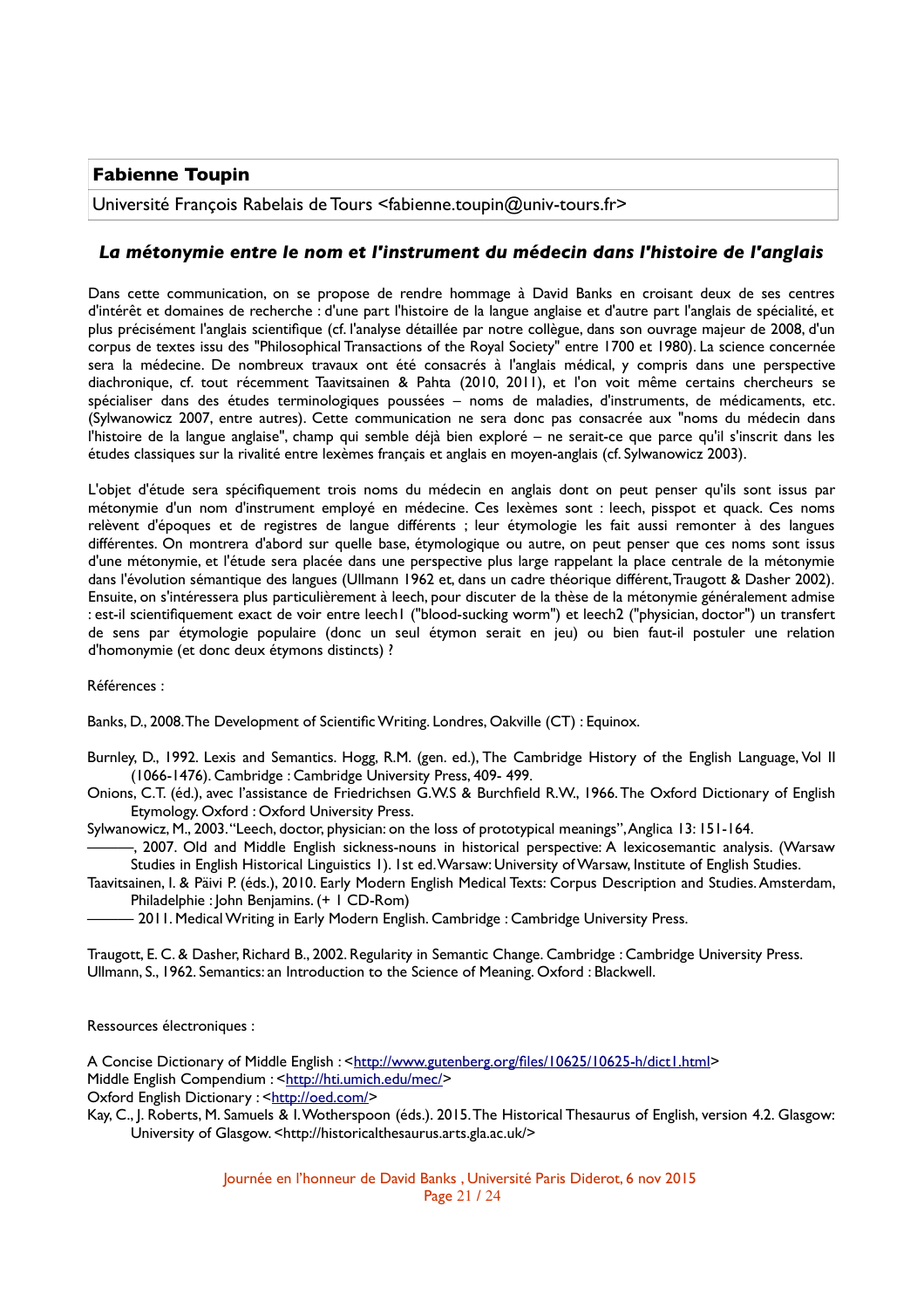### **Gordon Tucker**

Cardiff University <tuckerg@cardiff.ac.uk>

# *'We'll be soon arriving into Reading': Explorations in recent language change*

Linguists in the 'latter' stages of our professional careers, such as myself, are perhaps more aware than younger colleagues of the language change that has been taking place under or very noses! And whilst lexical change is more immediately noticeable, even over a short period of time, grammatical change is also taking place in the same time frame. As descriptive linguists, we sometimes have to reconcile any subjective opposition to language change, born out of a natural 'conservatism', with our professional, objective recognition of language change as a very natural process. Moreover, we need to describe, explain and model the changes we observe to be taking place. A good understanding of this kind of language change is particularly important for the foreign language teaching/world with its notions of 'correctness' and 'incorrectness'.

In this presentation, I focus on a number of diachronic lexicogrammatical changes which I have noticed in English. I will attempt to explain and describe them and suggest how they might be modelled in a particular theory of language, namely, Systemic Functional Linguistic theory (e.g. Halliday and Matthiessen 2014).

Amongst the observed phenomena that I discuss are: changes in the aspectual and semantic properties of certain lexical verbs (e.g. Levin 1993). as in (1), in the transitivity of lexical verbs (e.g. Halliday and Matthiessen 2014:211ff), as in (2), in the semantics of tense (e.g. Biber et al 1999:467-8), as in (3), and in the range of support verbs in light-verb constructions (e.g. Nagy T et al. 2013), e.g (4).

- (1) In a few minutes we'll be arriving/landing into Gatwick Airport.
- (2) I fancy her, and why the hell not? Enjoy, enjoy!
- (3) He's crossed the ball and Bale has smashed it into the back of the net.
- (4) he did do a massive effort.

#### References :

Levin B. (1993) *English verb classes and alternations: A preliminary investigation*. Chicago: TheUniversity of Chicago Press. Halliday, M. A. K. & Matthiessen, C. M. I. M. (2014) *An introduction to Functional Grammar*. 4 th edition. London: Arnold. Biber, D., Johansson, S., Leech, G., Conrad, S. and Finegan, E. (1999) *Longman Grammar of Spoken and Written English*. Harlow: Pearson Education Limited,

Nagy T, I., Vincze, V. and Farkas, R. (2013) Full-coverage Identifcation of English Light Verb Constructions. Proceedings of the Sixth IJCNLP, Nagoya, Japan, 329-337.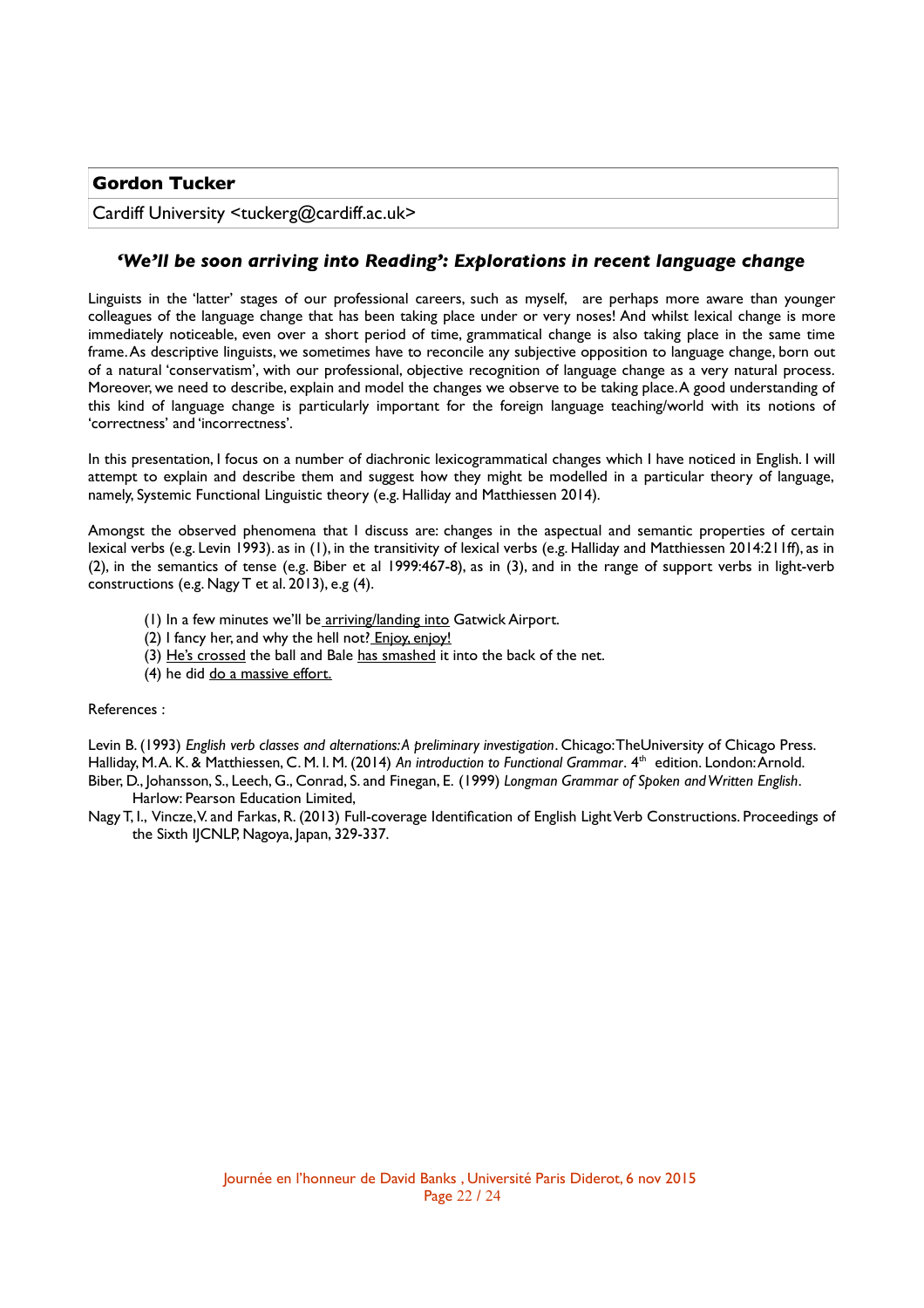## **Françoise Veillet**

Université de Bretagne occidentale <francoiseveillet@hotmail.fr>

# **Dans le Journal de médecine, de chirurgie et de pharmacie (1754-1793)***, la surabondance de syntagmes adjectivaux dans le discours des médecins confrontés à la maladie du cancer : une tension entre observation et émotion*

Le *Journal de médecine de chirurgie et de pharmacie*, créé en 1754 par trois journalistes anonymes, est, dès le numéro quatre, dirigé par un médecin, Charles Vandermonde, sous l'impulsion duquel il devient un espace d'échange et de collaboration. Il participe à la naissance d'une communauté scientifque tournée vers la recherche et le partage des connaissances. Durant près de quarante ans, plus de deux mille correspondants européens partagent grâce à ces publications leurs observations, commentaires et lectures au sujet de pathologies multiples. Ils sont médecins, chirurgiens, dentistes, mais aussi parfois vétérinaires, religieux, ou simple amateurs éclairés. La majorité d'entre eux sont des hommes : quatre femmes seulement fgurent parmi les correspondants.

Dans le cadre de cette communication, je propose d'analyser le discours de ces médecins face à la maladie du cancer en me référant aux méthodologies de l'analyse du discours et particulièrement aux théories énonciatives. Sur environ 3800 observations médicales ou chirurgicales proposées dans les 88 volumes édités du *Journal de médecine*, 93 d'entre elles traitent du cancer, soit 2.45%. Les médecins du siècle des Lumières confrontés au cancer ne peuvent suivre une trajectoire classique, telle que nous la connaissons, les menant du diagnostic et de son annonce au patient, à l'établissement d'un parcours de soin et à la décision éventuelle d'une opération chirurgicale. En effet, si la maladie est connue des praticiens depuis l'Antiquité, ses causes, son fonctionnement et sa cure reste encore un mystère. Les symptômes de la maladie sont eux, en revanche, bien connus, mais, en l'absence d'imagerie médicale et de supports « multimédias » pour la transmettre, les médecins et chirurgiens correspondants du *Journal de médecine*, pour pouvoir communiquer à leurs confrères les détails de leurs observations cliniques, n'ont que des mots. Dans cette communication je me concentrerai sur une analyse des procédés de qualifcations de la maladie, particulièrement la catégorie du syntagme adjectival dans trois observations du *Journal de médecine*. Le choix de cette analyse est justifé par le nombre important de syntagmes adjectivaux dans ces observations mon hypothèse étant que tout en affchant une volonté descriptive neutre, dans une posture scientifque, la multiplication et le choix des occurrences dénotent une fragilité émotionnelle devant la maladie du cancer, donnant à cette dernière un statut particulier, à mi-chemin entre mythologie et réalité. Je m'appuierai sur les travaux de Catherine Kerbrat-Orrechioni consacrés à la subjectivité dans le langage, de Christian Plantin sur les émotions et de Dominique Maingueneau. Il s'agira, au travers des résultats obtenus, de mettre en lumière la part émotionnelle contenue dans le discours scientifque des praticiens.

Mots clés : Cancer- 18ème siècle-médecins -discours -lexique-subjectivité